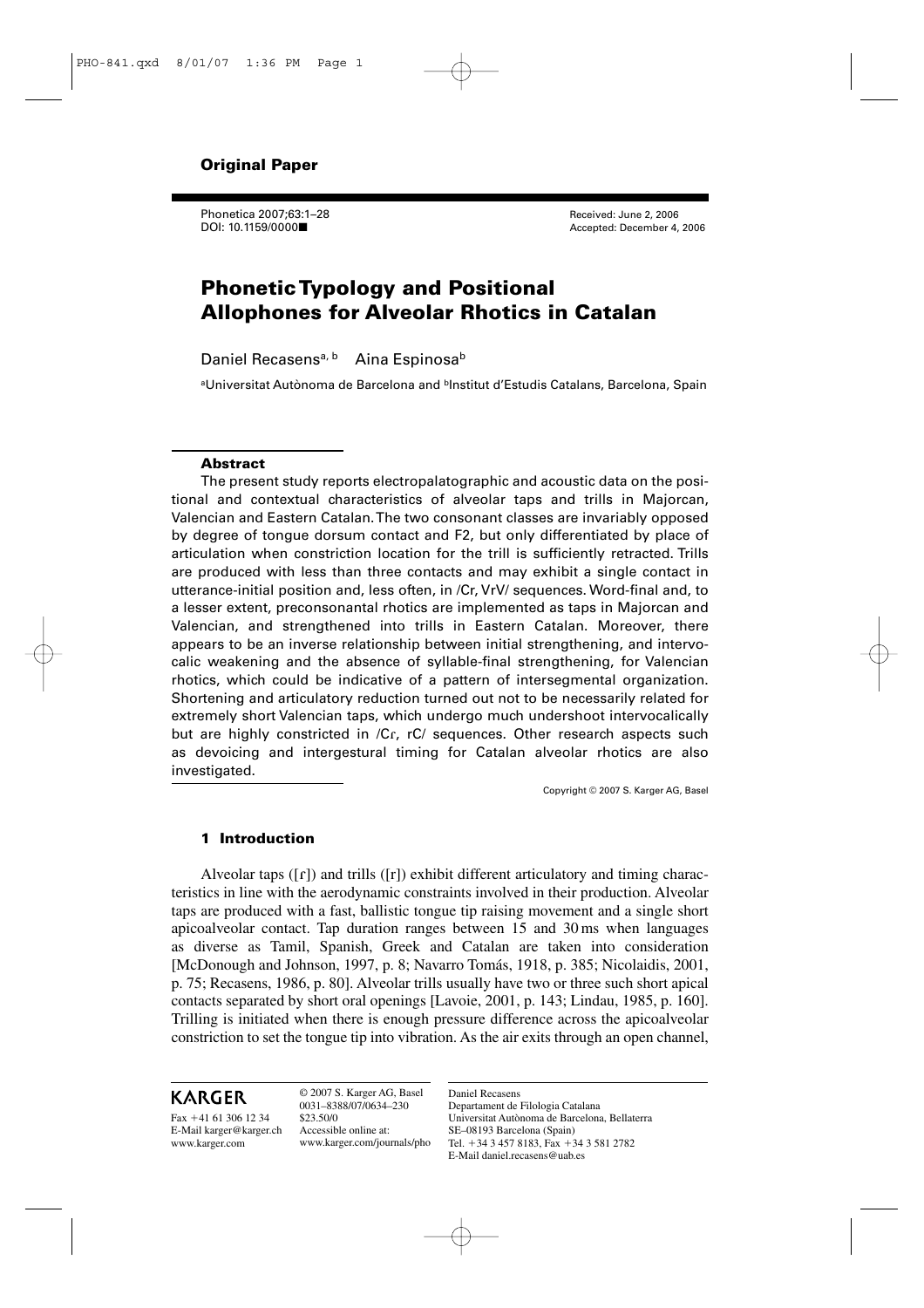a pressure reduction and the Bernoulli effect associated with it causes the tongue tip to reach the appropriate contact position and the oral pressure level to increase for the next vibration cycle [McGowan, 1992; Solé, 2002].

While specific articulatory characteristics render these different mechanisms possible in intervocalic position, the fact is that rhotics are highly variable regarding manner and place of articulation depending on position, context, dialect and speech rate [Lindau, 1985; Nieto-Castanon et al., 2005]. The main purpose of our study is to uncover articulatory and acoustic changes for /r/ and /r/ mostly as a function of word and utterance position. Data will be reported for three Catalan dialects, i.e. Majorcan, Valencian and Eastern Catalan, where relevant phonetic differences in rhotic implementation are known to occur.

The distribution of Catalan taps and trills is basically the same to that found in Spanish. Both consonants are set in contrast in intervocalic word-medial position, e.g. ['parə] pare 'father' vs. ['parə] parra 'grapevine'. In other syllable-initial conditions, they are in complementary distribution: trills occur exclusively stem-initially ([ram] ram 'branch', [prɛruˈma] *pre-romà* 'pre-Roman') and word-medially after a heterosyllabic consonant (['onrə] *honra* 'honor'), and taps appear after a tautoyllabic oral stop or /f/ ([pɾat] *prat* 'meadow', [bɾaw] *brau* 'brave'). The two rhotics are noncontrastive syllable-finally whether before a heterosyllabic consonant or in word-final position before a pause. In this case, the final phonetic outcome appears to be a tap in Valencian and presumably Majorcan (['kartə] *carta* 'letter', [mar] *mar* 'sea') and a trill in Eastern Catalan (['kartə], [mar]). A comparative analysis of syllable-final rhotics may be carried out among all three Catalan dialects in preconsonantal position but only between Valencian and Eastern Catalan word-finally. This is so since /r#/ (the symbol /r/ is used both for trills and for non-contrastive syllable-final rhotics in this paper) is kept almost systematically in Valencian, is practically absent in Majorcan, and occurs only in a group of lexical items including monosyllables, neologisms and learned words in Eastern Catalan.

#### *1.1 Articulatory and Spectral Properties*

A first research topic is whether Catalan dialects differ regarding the articulatory and acoustic properties of taps and trills. Some support for dialect-dependent place differences may be found in the literature. Trills appear to be front alveolar or postdental in Degema and South American Spanish dialects and postalveolar in Russian and Eastern Catalan, and alveolar taps are front or centroalveolar in Spanish and Eastern Catalan and perhaps more retracted in Greek [Fernández, 2000, p. 178; Gili Gaya, 1921, pp. 272–273; Lindau, 1985, p. 161; Nicolaidis, 2001, p. 74; Recasens and Pallarès, 1999]. Phonetic differences may also apply to the overall articulatory configuration and the spectral characteristics. Thus, the dental, alveolar and retroflex trills in Toda show an F1 increase (409, 617 and 565 Hz) and an F2 decrease (1,573, 1,390 and 1,350 Hz) with tongue body backing and lowering, and an F3 decrease as place of articulation becomes more posterior  $(2,577, 2,535, 2,310 \text{ Hz})$  [Spajic´ et al., 1996]. F3 is also higher for prealveolar taps than for postalvelar taps in Tamil [Narayanan et al., 1999]. According to some of the studies mentioned above, formant frequency values for other languages reveal that more anterior trills also have a higher F2 and F3 than more posterior ones (1,600–1,800 vs. 1,200–1,450 Hz; 2,300–2,500 vs. 2,300 Hz or lower).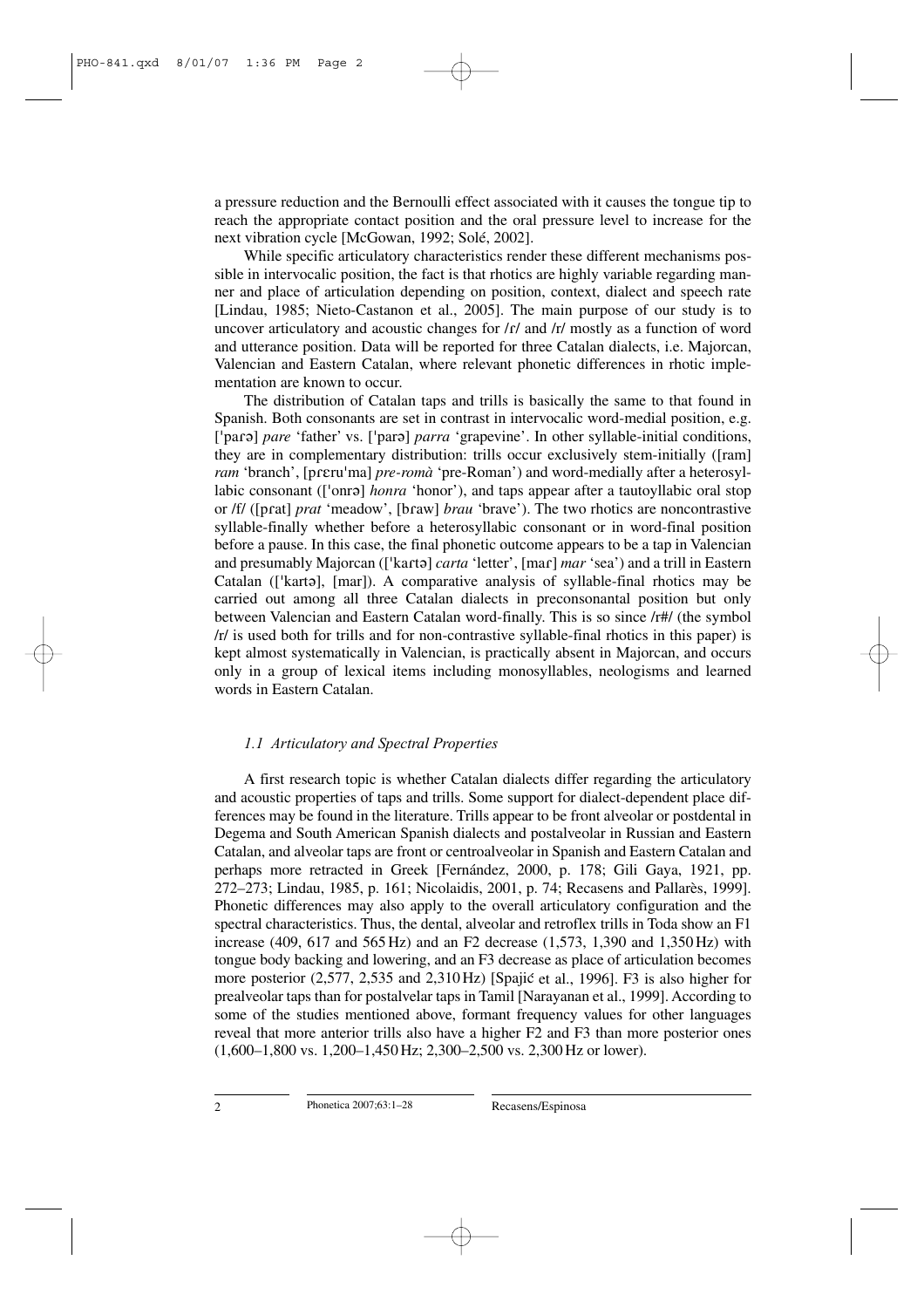Another open issue is whether taps and trills are set invariably in contrast. This appears to be the case in Eastern Catalan where, in comparison with  $\frac{f}{f}$ ,  $\frac{f}{f}$  is more posterior, and exhibits a higher F1 (370–606 vs. 340–516 Hz) and a lower F2 (1,286–1,440 vs. 1,527–2,024 Hz) since it involves a lower predorsum and jaw and some dorsopharyngeal approximation, and a lower F3 (2,383–2,437 vs. 2,410–2,679 Hz) since it is articulated with a more retracted constriction [Recasens and Pallarès, 1999]. Moreover, trills are produced with a longer first contact than taps, exhibit more gestural anticipation during a preceding antagonistic front vowel, and are more resistant to coarticulatory vowel effects in constriction location and tongue body configuration.

#### *1.2 Position-Dependent Strengthening and Weakening Mechanisms*

A second research goal is how rhotic realization varies with position and context. This study will also investigate if, analogously to consonants of other manners of articulation, rhotics undergo strengthening utterance-initially and syllable-initially after a heterosyllabic consonant, and whether they undergo articulatory weakening intervocalically. These position-dependent effects could parallel, for example, the behavior of /ʃ/ in Catalan dialects where intervocalic [(j) [] (['kaj fa] 'box') alternates with word-initial and postconsonantal [tʃ] ([tʃa'ra] 'to speak', ['puntʃa] 'sting'). A related research topic is the realization of syllable-final rhotics and the extent to which the observed dialectal variability may be accounted for through strengthening or weakening depending on the case.

#### 1.2.1 Syllable-Initial Rhotics

Trills placed at the edges of the utterance should participate in a general trend for phonetic segments to reinforce postpausally [Fougeron and Keating, 1997]. A potential strengthening correlate could be an increase in duration and number of contacts, as in Arop-Lokep where trills exhibit usually three contacts utterance-initially and two contacts intervocalically and preconsonantally [Raymond and Parker, 2005]. Phonetic studies on Spanish and Catalan trills reveal, however, that the number of contacts is the same or less, not more, word-initially than intervocalically, and that postconsonantal trills do not exhibit more than two or three contacts either [Lavoie, 2001, p. 143; Malmberg, 1950, p. 139; Navarro Tomás, 1916; Recasens, 1986, p. 77].

Strengthening is expected to be cued by other phonetic properties, namely, the absence of central contact loss and a high degree of resistance to contextual variations. The strengthening correlates of place of articulation and tongue dorsum configuration remain unclear, however. It could be that, analogously to utterance-initial consonants in other languages [Fougeron and Keating, 1997], reinforced realizations of alveolar rhotics show an increase in overall tongue contact and in F2. The opposite outcome is also possible, if the characteristic phonetic properties of trills are enhanced under strengthening conditions and in accordance with data for other consonant realizations involving similar articulatory characteristics [e.g. strongly dark /ł/ in Majorcan Catalan; Recasens and Espinosa, 2005].

Weakening may account for trill simplification if the degree of aperture at constriction location is too large, there is not enough apical tension and/or the airflow volume is too small. Intervocalic trills may be realized as taps more or less often in Standard Swedish and Spanish, and have tap or approximant allophones in Persian and Hausa [Blecua, 2001; Lindau, 1985, pp. 158, 161]. In addition to a decrease in constriction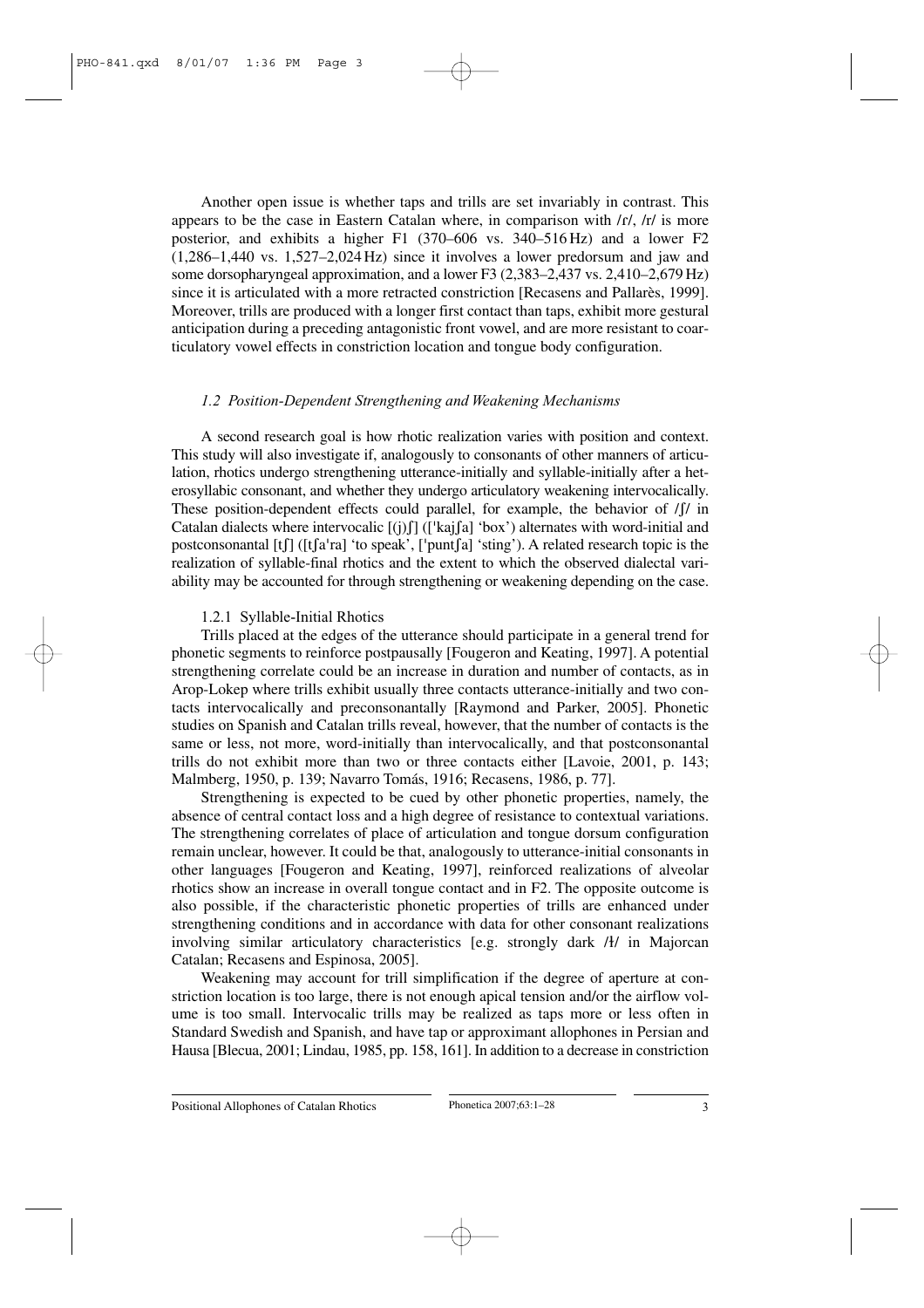degree, these weakened realizations are expected to exhibit a decrease in overall tongue contact and some F2 lowering.

Strengthening and weakening could also affect taps. Syllable-initial taps after a tautosyllabic consonant are expected to strengthen. Intervocalic taps, on the other hand, could weaken through extreme gestural undershoot, mostly so next to vowels involving a large distance between the tongue and the palate. Linguopalatal contact data for Catalan, Greek, Japanese and Ibibio reveal indeed that taps are often realized as approximants through failure to achieve a complete closure [Baltazani, unpublished; Barnils, 1933, p. 22; Connell, 1992, p. 14; Nicolaidis, 2001, p. 74; Sawashima and Kiritani, 1987]. Regarding the Catalan dialects under analysis, the fact that taps and approximants may undergo elision in intervocalic position in Valencian (e.g. [en'ka] for *encara* 'still', [a'or] for the suffix *-ador* with approximant [ð] in other Catalan dialects) suggests that intervocalic /r/ ought to be specially reduced in this dialect.

### 1.2.2 Syllable-Final Rhotics

The statement that the contrast between taps and trills is neutralized before a heterosyllabic consonant and before a pause is not explicit about the phonetic implementation of syllable-final rhotics. It is commonly believed that taps and trills occur in free variation in those two positions [Quilis and Fernández, 1972, p. 131]. However, while the use of one rhotic or the other may pass unnoticed among speakers of a given community, descriptive data summarized above suggest that dialects such as Valencian and presumably Majorcan favor weaker tap realizations while others such as Eastern Catalan favor stronger trill productions. Similar differences apply to Spanish dialects: final rhotics are realized as taps in Peninsular Spanish and as trills in Mexican Spanish [Harris, 1969, p. 49; Navarro Tomás, 1972, p. 115].

It also needs to be seen whether the alternation between taps and trills applies to the same extent in dialects favoring taps and in those favoring trills, or whether variability is more frequent in the former group of dialects or in the latter. Data from the literature reveal that preconsonantal rhotics in languages not exhibiting reinforcement such as Spanish usually involve one contact or approximation though multiple-contact realizations may also be allowed in favorable contextual conditions and in emphatic speech [Gili Gaya, 1921, p. 275; Malmberg, 1950, p. 131]. On the other hand, languages or dialects where rhotics are supposed to undergo strengthening syllable-finally may also show one-contact productions in preconsonantal position [Eastern Catalan; Recasens and Pallarès, 2001, p. 52], while systematic trilling is more prone to occur utterance-finally [Eastern Catalan and Mexican Spanish; Recasens, 1986, p. 77; Malmberg, 1965]. A related research topic is whether the articulatory implementation of syllable-final taps and trills coincides with that of syllable-initial taps and trills, or whether syllable-final realizations are more reduced than syllable-initial ones (e.g. in terms of the number of contacts).

Analogously to initial strengthening, syllable-final strengthening could also be correlated with constriction degree and location and tongue dorsum configuration. Speakers could implement strengthening through an increase in constriction degree and in dorsopalatal contact size as for initial consonants in general, or else through little dorsopalatal contact in line with specific production requirements for trills and with the trend for syllable-final consonants to undergo some articulatory reduction. Moreover, weaker rhotics could sound like clear /l/ as in Southern Spanish and Argentinian Spanish if the two sound classes share an F2 frequency about 1,500–2,000 Hz [Malmberg, 1950, p. 145;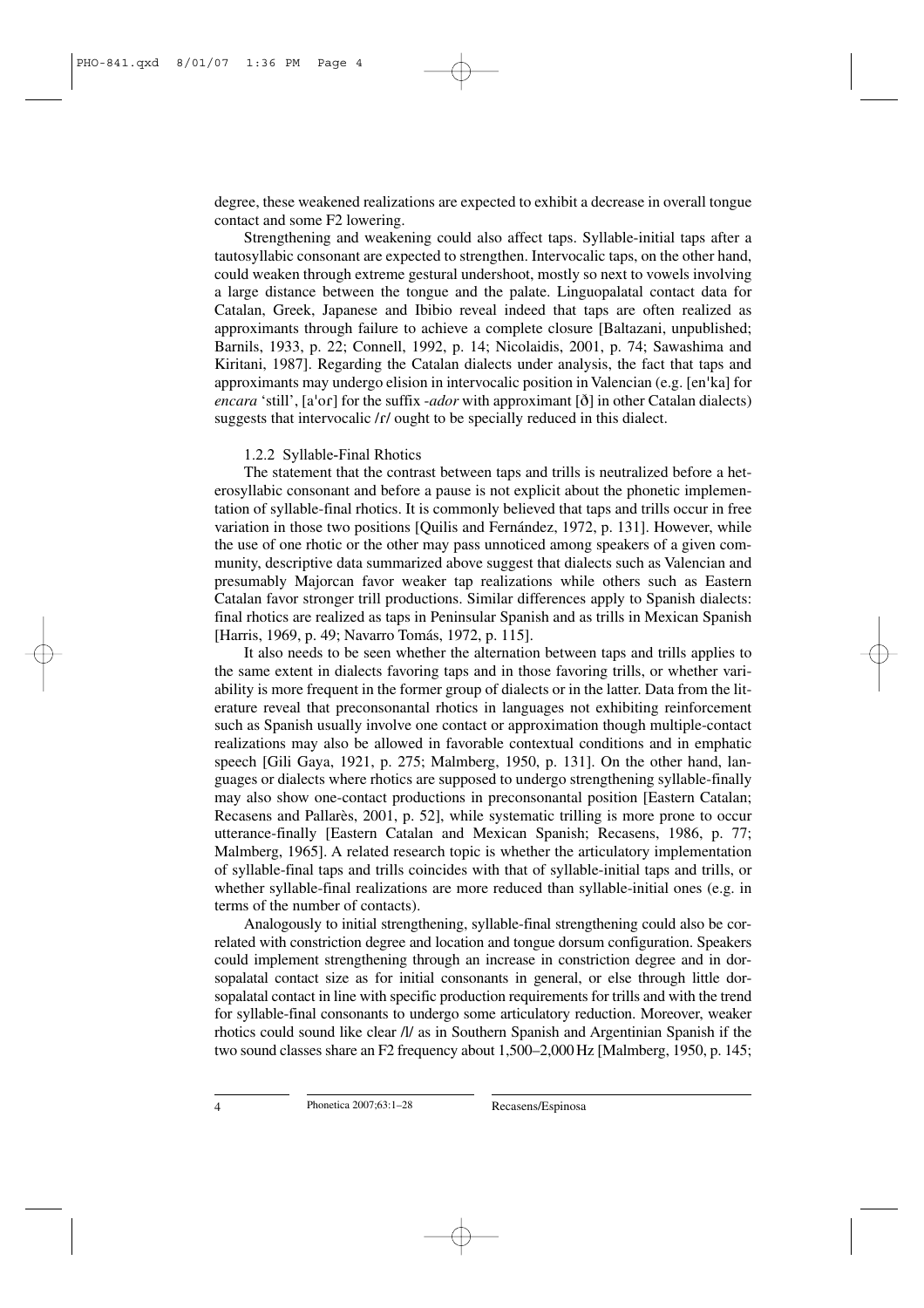Navarro Tomás, 1975, pp. 184–187], and be elided or replaced by approximant or vocalized realizations.

### *1.3 Other Aspects*

The present paper will also deal with the insertion of a short vocalic element resulting from the temporal adjustments between the gestures for the rhotic and for the adjacent consonant in /Cr/ and /rC/ sequences. Data from the literature reveal that this vowel segment is somewhat centralized, and that its duration and formant frequencies depend on the transconsonantal vowel and on place, manner and voicing in the contextual consonant. Moreover, the short vowel in question is somewhat shorter in /Cr/ than /rC/ clusters, i.e. between 30 and 40 ms for /Cɾ/ and up to 50–55 ms for /rC/ in Catalan and Spanish [Malmberg, 1950, p. 132; Quilis, 1981, pp. 298–299; Recasens, 1986, pp. 81–84]. A relevant issue is whether there is an inverse relationship between the duration of this oral opening period and the duration of the rhotic, i.e. if the vocalic element occurs more frequently and is longer in dialects with shorter rhotics in clusters. The presence of a vocalic release of a relatively fixed quality after a single-contact rhotic utterance-finally will also be investigated [see, for Spanish dialects, Navarro Tomás, 1975, p. 181].

Attention will also be paid to devoicing and the presence of friction in rhotics. Devoicing may occur when the supraglottal pressure level is too high (utterance-initially and in clusters) or too low (utterance-finally) to allow continuous vocal fold vibration; prominent gestural anticipation for the trill may also account for the devoicing of postpausal /#r/. Turbulent airflow is found when respiratory pressure becomes too high or if resistance to airflow causes the airflow volume to decrease below the critical value needed to instantiate apical vibration [Laver, 1993, p. 264; Solé, 2002; Widdison, 1998].

### *1.4Summary*

Two major research topics on Catalan rhotic consonants will be explored in the present study:

- (1) Articulatory and acoustic differences between taps and trills in general and between different consonant classes within each rhotic category. Rhotics are expected to differ in number of contacts, duration, place of articulation, tongue dorsum configuration and formant frequency as a function of dialect and position.
- (2) The phonetic properties cueing rhotic weakening intervocalically, and rhotic strengthening utterance-initially, postconsonantally and syllable-finally in specific dialects. Possible strengthening cues are an increase in the number of contacts, the lengthening of the first contact and the absence of articulatory reduction at constriction location. Rhotic weakening should account for segmental shortening and constriction widening, and for trill simplification.

Other research issues are the frequency of occurrence and duration of a vocalic element often showing up in /Cr/ and /rC/ clusters, and the contextual and positional factors inducing devoicing and assibiliation in rhotics.

### **2 Methodology**

#### *2.1 Recordings*

Linguopalatal contact (EPG) and acoustic data were obtained from a list of sentences including rhotics in all positions and long stretches of spontaneous speech for Majorcan and Valencian, and from a list of two-word sequences with a syllable-final rhotic for Eastern Catalan.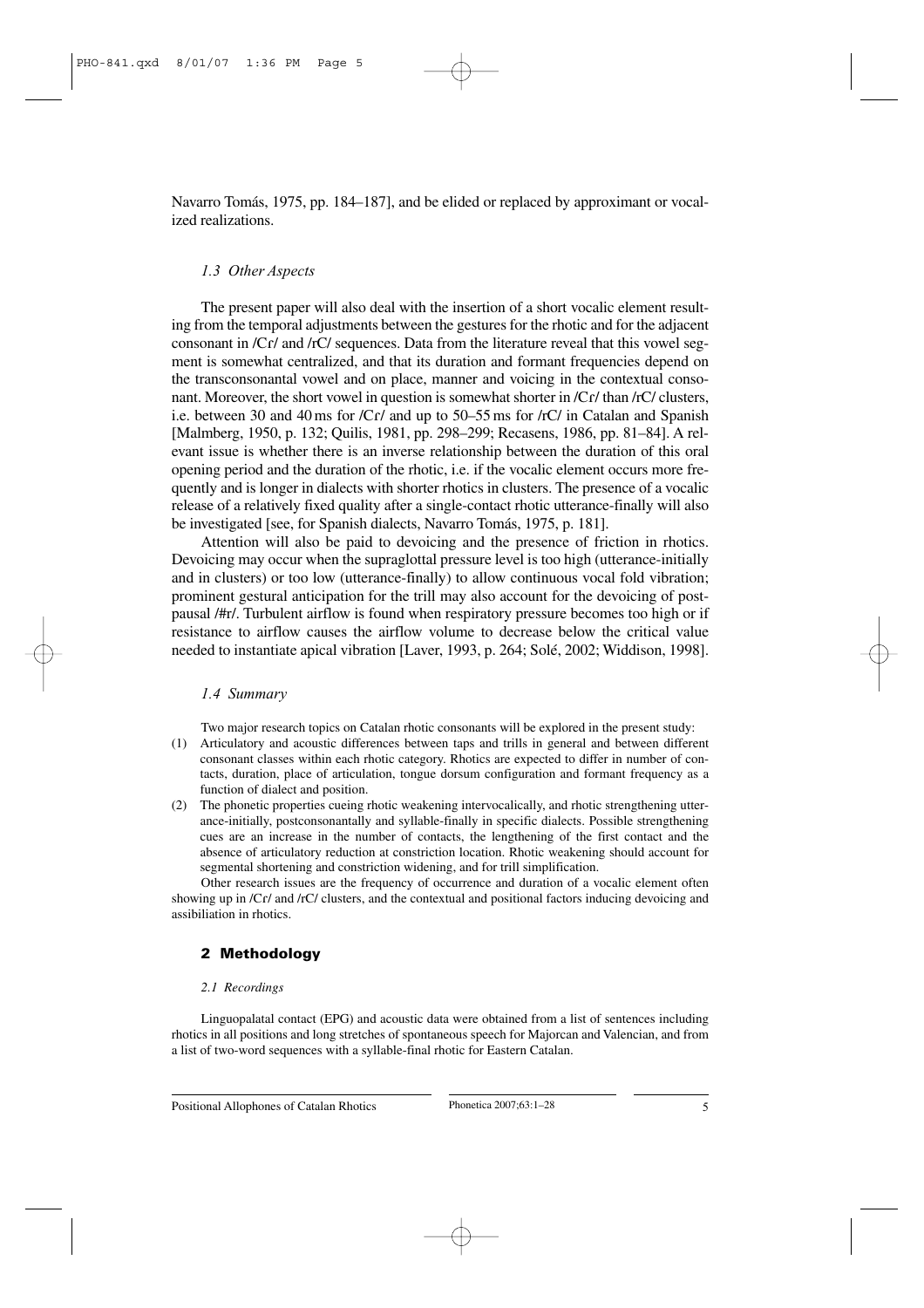Five male speakers of Majorcan Catalan and 5 male speakers of Valencian Catalan between 30 and 50 years of age were asked to read the short sentences of table 1 five times each at a comfortable rate. All subjects use Majorcan or Valencian on a regular basis in their everyday life. The Majorcan speakers came from different areas in the island of Majorca, i.e. A.R. (from Manacor), B.M. (Algaida), M.J. (Valldemossa), N.D. (Palma), C.A. (Santanyí). The Valencian speakers were born and live in the Valencian country and use different regional subdialects, i.e. Northern Valencian (speakers A.V. and M.S. from Vinaròs and Castelló, respectively), Central Valencian (speaker J.M. from Picassent), and Southern Valencian (speakers V.B. and V.G. from Marina Baixa and Costera).

In the sentence list, the trill is found utterance-initially before  $/e/$ , postconsonantally after  $/n$ ,  $1/$ , and intervocalically next to vowels differing in height and fronting in the sequences /ari, are, ara/. On the other hand, the tap occurs between vocalic segments differing in height and fronting in the strings /eɾi, aɾa, wɾe/ (a position which will be referred to as intervocalic in the paper), and after tautosyllabic labial and velar consonants not interfering with the tongue tip in the clusters /pr, br, gr/. Utterancefinally /r/ is found after /i, e, a, ɔ/ in Valencian. Small dialectal differences were only available for preconsonantal /r/ that preceded /m, t, d, n, l, ʃ, g/ in Majorcan and /p, b, m, d, s, k, g/ in Valencian. Dialects also differed regarding unstressed /a, e/, which reduce to [ə] in Majorcan but not in Valencian.

After recording the sentences of table 1, all Majorcans and 3 Valencians (J.M., V.G., A.V.) were asked to record a story. Data were processed for all occurrences of intervocalic taps (183 words where /ɾ/ shows up in different vowel contexts), postconsonantal taps (91 words with the clusters /pɾ, bɾ, fɾ, tɾ, dr, kr, gr/), a few intervocalic and postconsonantal trills (40 words), a few prepausal rhotics (22 words), and a larger number of preconsonantal rhotics (123 words with the clusters /rf, rm, rt, rd, rn, rl, rs, rk/).

Sentences in table 2 were recorded five times each by the 3 Eastern Catalan male speakers D.R., J.P. and J.S. at the University of Reading, England, back in 1992. In the table, the rhotic appears at the end of the first word before  $/t$ , n, l, s,  $\Lambda$ ,  $\overline{3}$ ,  $k/$  and utterance-finally after the vowel  $/al$ .

EPG data were gathered with the Reading EPG-3 system every 10 ms using artificial palates equipped with 62 electrodes [Hardcastle et al., 1989]. Acoustic data were digitized at 10 kHz and processed with a Kay CSL analysis system synchronously with the EPG data. Laryngographic data were also recorded by the 3 Eastern Catalan speakers and analyzed simultaneously with the linguopalatal contact and acoustic signals for the sentences of table 2. Data for /#r, Cr/ for speaker C.A. were excluded from analysis since he performs the trill as uvular, and those for /rn, rl/ were not processed in words where the two clusters were judged to undergo regressive assimilation, i.e. *intern* for speakers B.M. and C.A., *forn* for A.R., M.J., N.D. and C.A., and *parla* for B.M. and M.J.

#### *2.2 Analysis*

Electrodes in the EPG contact configurations are arranged in eight rows and in four columns at each half of the artificial palate (fig. 1). The frontmost row 1 (just behind the upper teeth) appears at the top of the graphs and the backmost row 8 (just in front of the soft palate) at the bottom; column 1 is the outermost column and colum 4 the innermost one. The surface of the palate was subdivided into two articulatory zones for segmentation and data analysis, i.e. an alveolar zone including the four frontmost rows and a palatal zone including the four backmost rows.

Contact identification and duration for rhotics were measured for the only contact period for taps, and for all contact and opening phases for trills, on the EPG tracings with the help of waveform and spectrographic displays. Simultaneous representations of these three signals such as those in figure 2 were used for that purpose. Overall trill durations were taken to be the sum of the durations of the corresponding contact and opening periods. Contact onset and offset were identified at the first frame showing activation or deactivation, respectively, of at least one electrode located at the four central alveolar columns [Recasens and Pallarès, 1999]. If the rhotic exhibited no electrode activation in this area, consonant onset was taken to occur at the first frame showing some constriction narrowing towards the center of the alveolar zone and/or a significant decrease in formant amplitude or an F1 inflection on the spectrographic representations. An analogous criterion was used to determine the offset of specially open rhotics. The acoustic criterion proved useful for rhotic segmentation in the case of the clusters /nr, lr/ where C1 and C2 could share the same or a close place of articulation.

Duration was also analyzed for the vocalic portion occurring between the rhotic and the adjacent consonant in /Cɾ, rC/ sequences and after word-final rhotics before a pause. Its boundaries were determined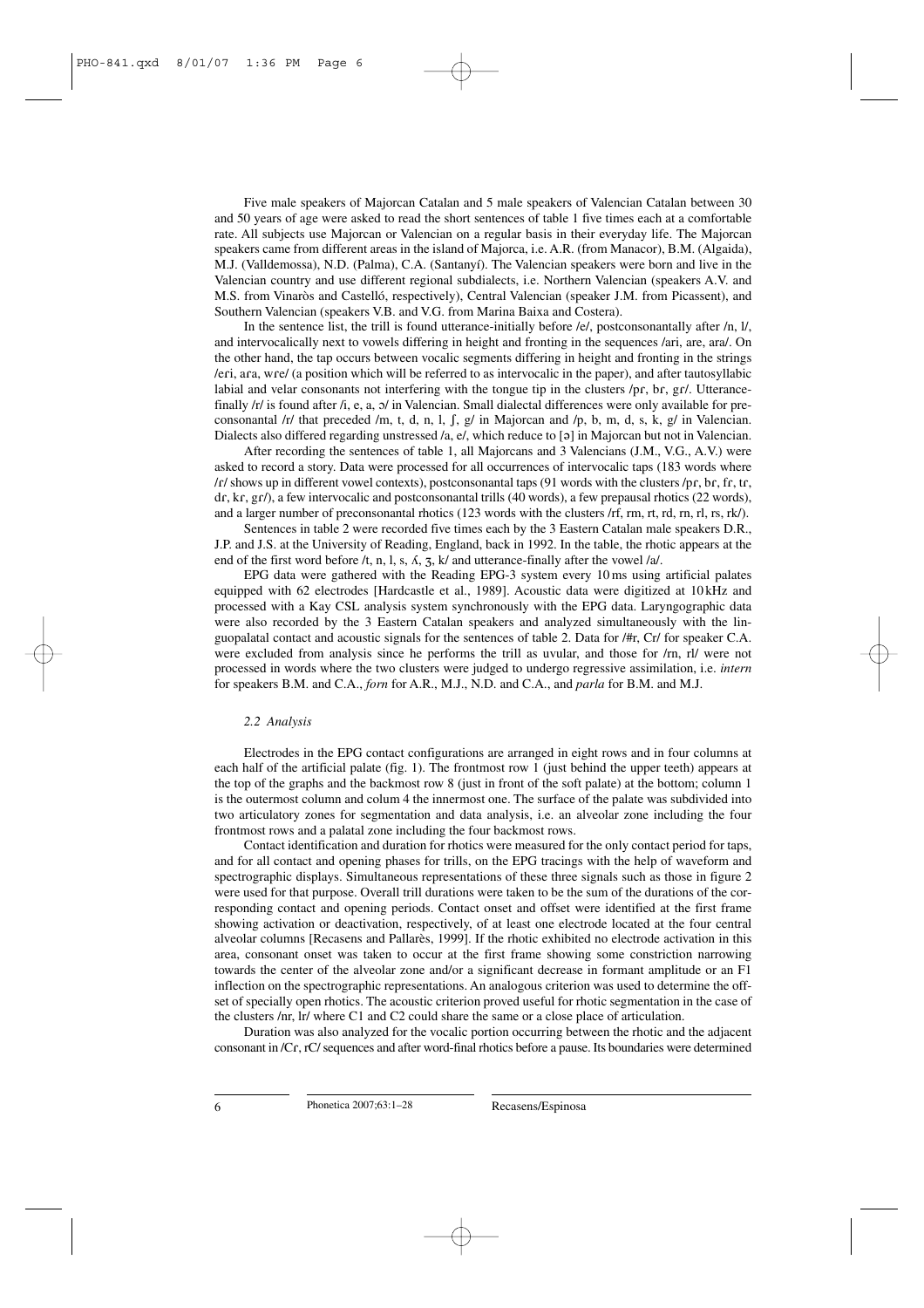|                         | Utterance-initial trill                           |                                      |                                                   |
|-------------------------|---------------------------------------------------|--------------------------------------|---------------------------------------------------|
| /#re/                   | Maj. [rennəl rej 'sol]                            | regna el rei Sol                     | 'the Sun King reigns'                             |
|                         | Val. [rennal rej 'sol]                            |                                      |                                                   |
|                         | Postconsonantal trill                             |                                      |                                                   |
| /nr/                    | Maj. [ $\Theta$ n rəmon ' $\Lambda u \Lambda$ ]   | en Ramon Llull                       | 'Ramon Llull' <sup>1</sup>                        |
|                         | Val. [en ramon 'AuA]                              |                                      |                                                   |
| $\pi$                   | Maj. [az um mal 'rej]                             | és un mal rei                        | 'he is a bad king'                                |
|                         | Val. [rennal rej 'sol]                            | regna el rei Sol                     | 'the Sun King reigns'                             |
|                         | Intervocalic trill                                |                                      |                                                   |
| /ari/                   | Maj. [jəribə ŋ'gwan]                              | hi arriba enguany                    | 'he/she arrives there                             |
|                         |                                                   |                                      | this year'                                        |
|                         | Val. [ara todz a'riben]                           | ara tots arriben                     | 'they all arrive now'                             |
| $/$ are $/$             | Maj. [lə kazə lə'reggl]                           | la casa l'arregl                     | 'I repair the house'                              |
|                         | Val. [ja pozab barez ðe 'fusta]                   | hi ha posat barres                   | 'he/she has put wooden                            |
|                         |                                                   | de fusta                             | bars there'                                       |
| /ara/                   | Maj. [unə ratt∫ə 'bonə]                           | una ratxa bona                       | 'a run of good luck'                              |
|                         | Val. [una rat∫a 'bona]                            |                                      |                                                   |
|                         | Postconsonantal tap                               |                                      |                                                   |
| /pr/1                   | Maj. [komprol lo 'toro]                           | compra't la torre                    | 'buy yourself the tower'                          |
|                         | Val. [kompral la 'tore]                           |                                      |                                                   |
| /pr/2                   | Maj. [lə proəj lə 'popə]                          | la proa i la popa                    | 'the prow and the astern'                         |
|                         | Val. [la proaj la 'popa]                          |                                      |                                                   |
| $\sqrt{b}$              | Maj. [diw kə te 'feβrə]                           | diu que té febre                     | 'he/she says that he/she                          |
|                         | Val. [diw ke te 'fe $\beta$ re]                   |                                      | is in a fever'                                    |
| lgr/                    | Maj. [kəbəj yru'fut]                              | cabell gruixut                       | 'thick hair'                                      |
|                         | Val. [kabe A yruj' fut]                           |                                      |                                                   |
| Intervocalic tap        |                                                   |                                      |                                                   |
| /eri/                   | Maj. [inzari 'likit]                              | ingerí líquid                        | 'he/she ingested liquid'                          |
|                         | Val. [indʒeri 'likit]                             |                                      |                                                   |
| /ara/                   | Maj. [sa bəna't arə]                              | s'ha banyat ara                      | 'he/she has taken a                               |
|                         |                                                   |                                      | bath now'                                         |
| /wre/                   | Val. [ara todz a'riben]<br>Maj. [anzi kal '3awra] | ara tots arriben<br>ens hi cal jaure | 'they all arrive now'<br>'we must lie down there' |
|                         | Val. [el va vewrej 'fir]                          | el va veure eixir                    | 'he/she saw him leave'                            |
|                         |                                                   |                                      |                                                   |
|                         | Preconsonantal rhotic                             |                                      |                                                   |
| /rp/<br>/r <sub>b</sub> | Val. [una mar 'plana]                             | una mar plana<br>una mar brava       | 'a calm sea'                                      |
| /rm/                    | Val. [una mar 'brava]<br>Maj. [əsta ðə pər'mis]   | està de permís                       | 'a stormy sea'<br>'he/she is on permission'       |
|                         | Val. [esta ðe per'mis]                            |                                      |                                                   |
| /rt/                    | Maj. [porto wm pa $\Lambda$ 'Aark]                | porta un pal llarg                   | 'he/she holds a long stick'                       |
| /rd/                    | Maj. [amo tar'ða]                                 | amor tardà                           | 'late love'                                       |
|                         | Val. [una mar 'ðolsa]                             | una mar dolça                        | 'a pleasant sea'                                  |
| $\text{Im}/_{1}$        | Maj. [um pari Ain'tern]                           | un perill intern                     | 'an internal danger'                              |
| $\text{/rn/}_2$         | Maj. [al forn las'kombr]                          | el forn, l'escombr                   | 'I clean the oven                                 |
|                         |                                                   |                                      | with an oven broom'                               |
| $/r$ l/                 | Maj. [parlə zulu 'be]                             | parla zulú bé                        | 'he/she speaks Zulu well'                         |
| /rs/                    | Val. [la mar 'santa]                              | la mar santa                         | 'the holy sea'                                    |
| $/r \int$               | Maj. [az e  ki 'mar∫a]                            | és ell qui marxa                     | 'he goes away'                                    |
| /rk/                    | Val. [una mar kal'ma]                             | una mar calmada                      | 'a calm sea'                                      |
| $\frac{lg}{g}$          | Maj. [unə pladd3ə 'Aaryə]                         | una platja llarga                    | 'a long beach'                                    |
|                         | Val. [una pladza 'Aarya]                          |                                      |                                                   |

**Table 1.** List of sequences read by the Majorcan and Valencian speakers in phonetic transcription and in Catalan orthography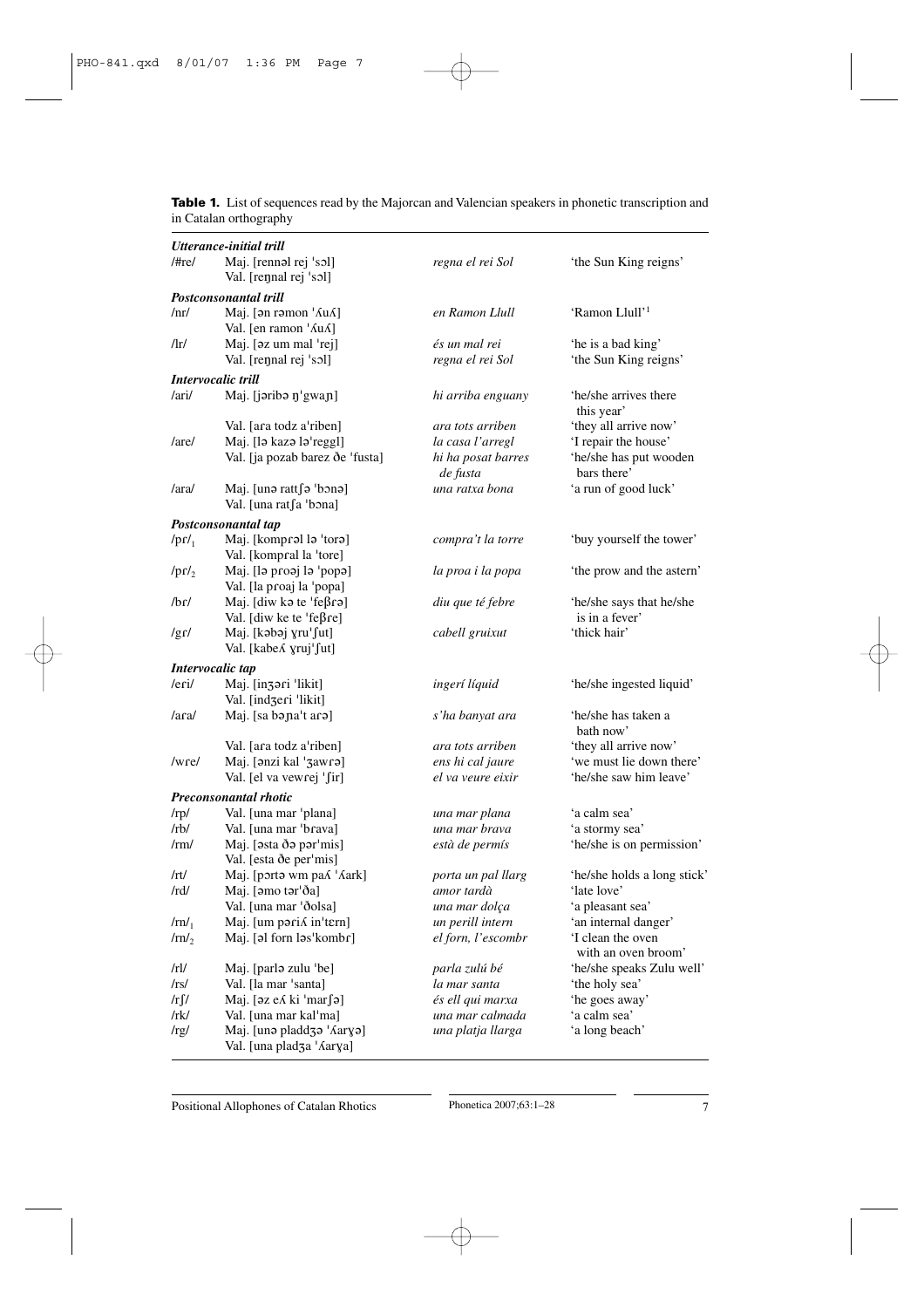### **Table 1.** (continued)

|            | Utterance-final rhotic      |                       |                            |
|------------|-----------------------------|-----------------------|----------------------------|
| /ir#/      | Val. [el va vewrej' fir]    | el va veure eixir     | 'he/she saw him go out'    |
| /er#/      | Val. [amik trist i sin'ser] | amic trist i sincer   | 'a sad and sincere friend' |
| $\ar{H_1}$ | Val. [ez ðiw yas par]       | es diu Gaspar         | 'his name is Gaspar'       |
| $\ar{H}$   | Val. [am vist el 'mar]      | han vist el mar       | 'they have seen the sea'   |
| /dr#/      | Val. [i poza baretez 'ðor]  | hi posà barretes d'or | 'he/she put small golden   |
|            |                             |                       | bars there'                |

Syllable-final rhotics have been transcribed with the symbol [r] and a stress mark has been preposed to the syllable exhibiting sentence stress. The sequences /pr, rn, ar#/ have been coded with subscripts 1 and 2 since they were read in two different sentences.

<sup>1</sup>Name of a Catalan philosopher.

**Table 2.** List of sequences read by the Eastern Catalan speakers in phonetic transcription and in Catalan orthography

| Preconsonantal rhotic     |                                           |            |                   |
|---------------------------|-------------------------------------------|------------|-------------------|
| /rt/                      | [mar 'taj]                                | mar Thai   | 'Thai sea'        |
| /rn/                      | [far 'nazi]                               | far nazi   | 'Nazi lighthouse' |
| /rl/                      | [bar 'lat]                                | bar lat    | 'large bar'       |
| /rs/                      | $\lceil \text{Aar} \rceil$ santa $\lceil$ | llar santa | 'holy home'       |
| /r/                       | [far ' <i>K</i> ark]                      | far llarg  | 'long lighthouse' |
| $\sqrt{r3}$               | [bar $\text{a}$ [3a]                      | bar Java   | 'bar Java'        |
| /rk/                      | [bar 'kar]                                | bar car    | 'expensive bar'   |
| Utterance-final rhotic    |                                           |            |                   |
| $\lambda$ ar# $\lambda_1$ | [gad 'rar]                                | gat rar    | 'strange cat'     |
| $\lambda$ ar# $\lambda$ , | [an 'kar]                                 | any car    | 'expensive year'  |

Syllable-final rhotics have been transcribed with the symbol [r] and a stress mark has been preposed to the syllable exhibiting sentence stress. The sequence /ar#/ has been coded with subscripts 1 and 2 since it was read in two different sentences.



Fig. 1. Mean linguopalatal contact patterns for /eri/ (speaker N.D.) and /wre/ (speaker M.J.). Electrodes appear in black, gray or white depending on frequency of activation across repetitions, i.e. 80–100% (black), 40–80% (gray) and less than 40% (white). CDC and CDR indices for the four anterior rows of electrodes at the alveolar zone are given for each EPG pattern.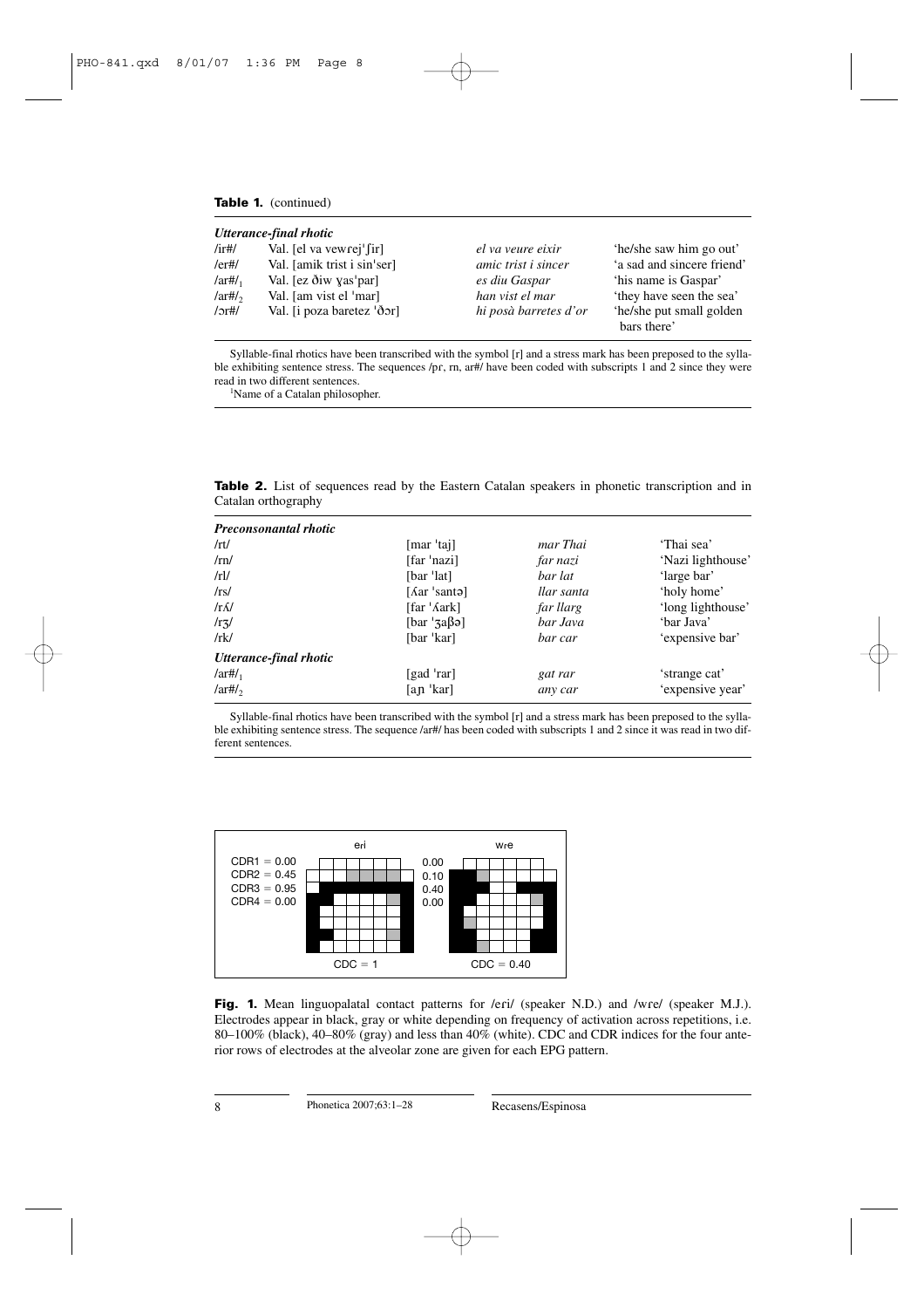

**Fig. 2.** Waveform, spectrographic and EPG displays for one token of the sequence [una ratʃa] *una ratxa* (speaker V.G.). The EPG contact configuration corresponds to the first closure period of the trill just where the cursor is located. The spectrogram frequency scale is 0–5 kHz.

by the onset or offset of voiced formant structure if the rhotic and the adjacent consonant were voiceless, or else by intensity and formant frequency discontinuities in case that voicing was present during the adjacent consonant and/or during the rhotic.

Contact patterns were measured and averaged at the frame exhibiting the alveolar closure or maximal alveolar constriction narrowing. If closure or maximal alveolar constriction occurred in two consecutive EPG contact frames, we selected the first frame if the two frames showed identical alveolar contact patterns or else the frame with the highest number of 'on' electrodes at the four central alveolar rows if the two consecutive EPG frames were not identical. As for utterance-initial trills, the representative EPG configuration was often taken to occur at the midpoint of a very long first or only contact period. In case there were no 'on' electrodes at the four central alveolar columns (e.g. for the sequence /eri/), we selected the EPG frame located at the midpoint of a minimal amplitude period determined on spectrographic displays.

Linguopalatal contact data were reduced using five indices applied to the only constriction phase of one-contact rhotics or to the first and second constriction phases of more complex rhotic productions. These indices were contact degree by columns or CDC, alveolar contact centrality or CCa, contact degree by rows or CDR, alveolar contact anteriority or CAa, and palatal contact size or Qp.

Constriction degree was evaluated using CCa [see Fontdevila et al., 1994] and CDC. CCa values increase as 'on' alveolar electrodes become more central. In order to calculate the CDC index, a value of 1 was assigned to the alveolar portion of each of the four central columns when one or more of its electrodes were activated. Otherwise, the value assigned to each column was 0. Means were calculated across columns for each token and the resulting CDC values were averaged across repetitions of each sequence. This index measure assigns correctly the same value to an EPG pattern showing activation of all 16 electrodes at the area of interest and to a pattern showing activation of a single electrode on each row within this area. This contact index is exemplified with means across tokens for /eɾi/ (speaker N.D.) and /wɾe/ (speaker M.J.) in the palatograms of figure 1. The corresponding CDC values are 1 (since CDC values for all repetitions also equalled 1) and 0.4 (given that the CDC values for the individual tokens were 0.0, 0.5, 0.5, 0.5 and 0.5), which is in agreement with differences in degree of central contact between the two EPG patterns.

Constriction location was computed using CAa [Fontdevila et al., 1994] and CDR. CAa values increase with the activation of more anterior electrodes. In our study this index was not necessarily indicative of place of articulation for rhotics since only utterance-initial and postconsonantal trills were produced with a complete closure in practically all sentence repetitions. The CDR index value for a given row is the percentage of activation for the four central electrodes on that row. In our study, CDR was computed separately for each of the four alveolar rows, i.e. CDR1, CDR2, CDR3 and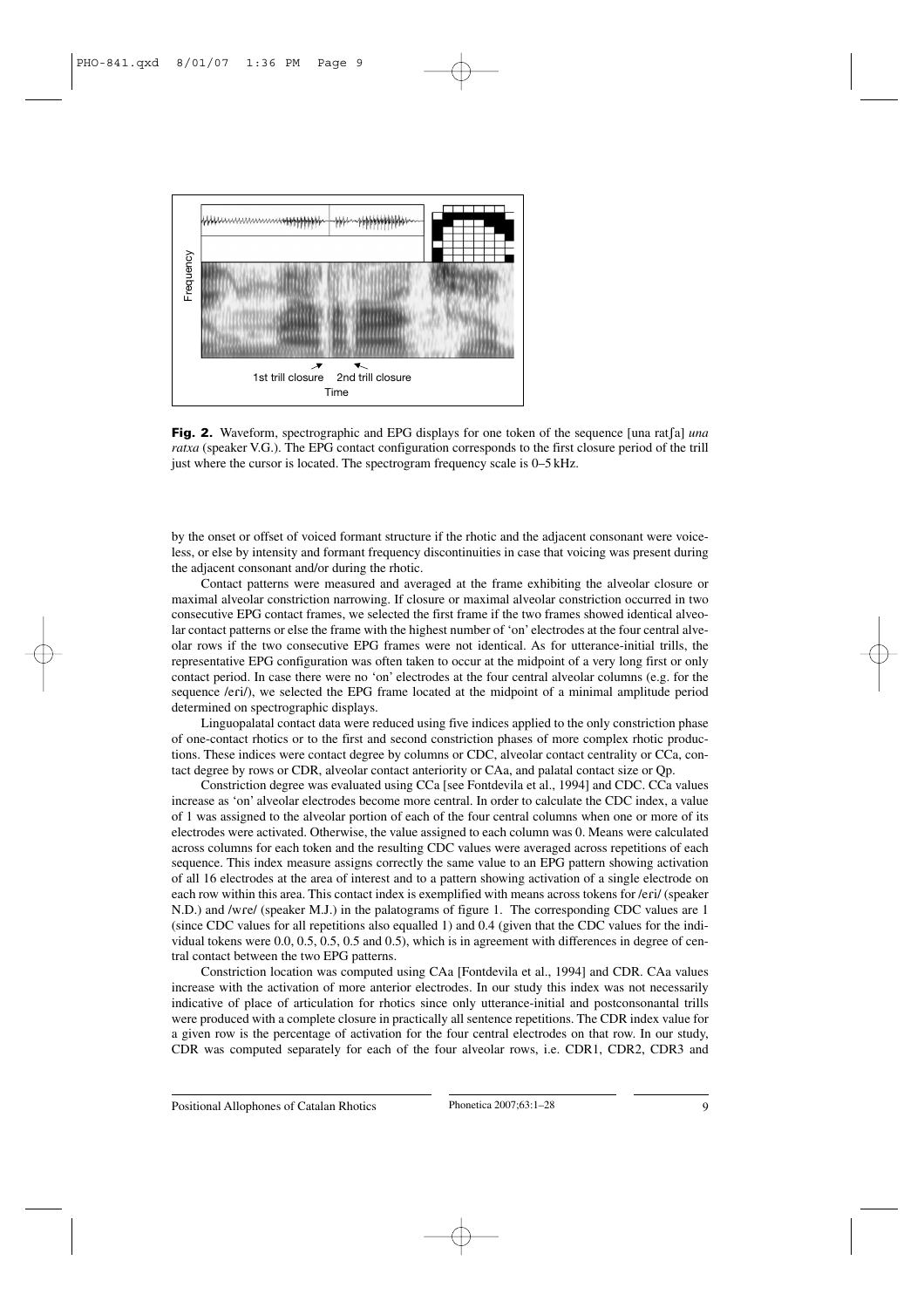CDR4. CDR values were obtained for each token and then computed across repetitions of each sequence. The two EPG patterns of figure 1 report mean CDR values across repetitions for each row. Index values are higher at row 3 than at the other rows 1, 2 and 4, which is consistent with the fact that closure or constriction location occurs essentially at that row in the two patterns. Dorsopalatal contact size was evaluated using Qp by averaging the number of activated electrodes at the palatal zone over the maximal number of electrodes at that zone.

F1, F2 and F3 were measured on spectrographic displays at the same temporal point as the EPG indices or at the opening period for trills if formants were not visible during the constriction phase. Formant frequency measurements could not be taken for Valencian utterance-final rhotics since formant structure was absent in this case.

Devoicing was analyzed for utterance-initial, preconsonantal and utterance-final trills. Voicing for /#r/ was easily visible on spectrograms. The offset of the low amplitude pitch pulses for preconsonantal and utterance-final rhotics was determined from simultaneous inspection of spectrographic displays, the acoustic waveform, and the laryngographic signal when available. In order to obtain an estimate of the degree of consonant devoicing for /#r/ and /r#/, we calculated the ratio between the duration of the voicing period during the consonant (i.e. the interval between voicing onset and vowel onset for /#r/, and between vowel offset and voicing offset for /r#/) and closure duration (i.e. the interval between rhotic onset and vowel onset for /#r/, and between vowel offset and rhotic offset for /r#/).

For all /VrV, CrV, rC/ sequences in the story material, we computed the frequency of occurrence of cases of complete closure, incomplete closure or the absence of closure when there was complete contact, a narrow central channel or no contact at the four alveolar central columns, respectively. We also identified the row or rows exhibiting maximal central constriction and checked whether there was an epenthetic vowel element.

Articulatory and acoustic data on rhotics occurring in the same or comparable contextual conditions in the Majorcan and Valencian sentence material were subjected to statistical analysis using several ANOVAs with repeated measures, i.e. data on /r/ and /r/ between vocalic segments (/eri, ara, wre, ari, are, ara/), on postconsonantal taps  $(\rho \nabla_1, \rho \nabla_2, \rho \nabla_3)$ , and on utterance-initial and postconsonantal trills (/#r, nr, lr/). The significance level was set at  $p < 0.05$ , and Bonferroni multiple comparisons tests were applied to significant main effects and interactions. Statistical tests on the intervocalic and /Cr/ data had 'vowel context' and 'dialect' (for the intervocalic condition) and 'consonant context' and 'dialect' (for the /Cɾ/ condition) as independent variables, and 'duration' for the entire tap or trill and for the first contact period of the trill, and 'CDC', 'CCa', 'CAa', 'Qpal', 'F1' and 'F2', as dependent variables. F3 data were left out since these formant frequency values were absent or not highly reliable a good number of times. ANOVAs on data for utterance-initial and postconsonantal trills were carried out separately for /#r/, /nr/ and /lr/, with 'dialect' as the independent variable and the same dependent variables referred to above.

#### **3 Results**

#### *3.1 Trills*

### 3.1.1 Utterance-Initial Position

Inspection of data for the individual speakers in table 3 reveals that utterance-initial trills are not always produced with two or more contacts, and that Valencian speakers may allow for more contacts than Majorcan speakers. As shown in table 4, the first (or only) contact exceeds 100 ms in both dialects, and the second and third contacts are about 15 ms long. The opening phase between the consecutive contacts in a two-contact trill is slightly longer than the second contact (20–50 ms). ANOVAs yielded a significantly longer first contact in Majorcan than in Valencian  $[F(1, 44) = 4.16, p < 0.05]$ , but no dialect-dependent differences in entire trill duration.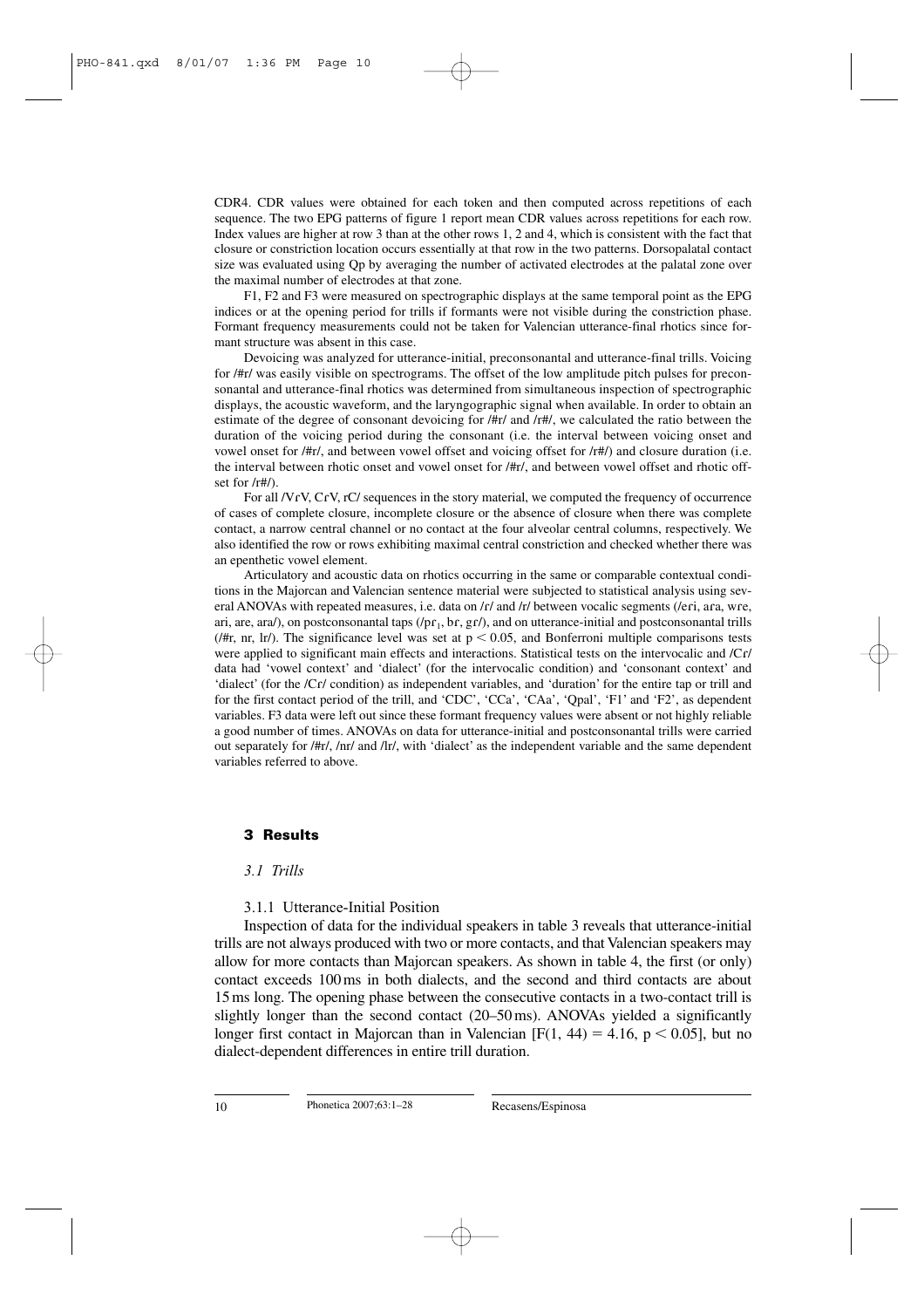| Majorcan  |              | $\mathbf{1}$ |    |                |                | Cr |                |               | <b>VrV</b> |      |                | $\mathrm{r}\mathrm{C}$ |                |   | r#           |                |                |     |
|-----------|--------------|--------------|----|----------------|----------------|----|----------------|---------------|------------|------|----------------|------------------------|----------------|---|--------------|----------------|----------------|-----|
|           |              |              | 2  | $\overline{3}$ | $\overline{4}$ |    | $\overline{2}$ | $\mathfrak z$ | 1          | 2    | $\mathfrak{Z}$ | $\mathbf{1}$           | $\overline{2}$ | 3 | $\mathbf{1}$ | $\overline{2}$ | $\mathfrak{Z}$ |     |
|           | A.R.         | 80           | 20 |                |                | 30 | 70             |               | 26.7       | 73.3 |                | 100                    |                |   |              |                |                |     |
|           | B.M.         | 80           | 20 |                |                | 20 | 80             |               | 40         | 60   |                | 100                    |                |   |              |                |                |     |
|           | M.J.         | 20           |    | 40             | 40             |    | 50<br>80       | 50            | 6.7        | 93.3 |                | 100                    |                |   |              |                |                |     |
|           | N.D.<br>C.A. | 100          |    |                |                | 10 |                | 10            |            | 100  |                | 100<br>100             |                |   |              |                |                |     |
| Valencian | J.M.         | 60           | 40 |                |                |    | 90             | 10            |            | 80   | 20             | 100                    |                |   | 87.5         | 12.5           |                |     |
|           | V.B.         | 100          |    |                |                | 10 | 70             | $20\,$        |            | 66.7 | 33.3           | 97.5                   | 2.5            |   | 100          |                |                |     |
|           | M.S.         |              | 40 | 60             |                |    | 70             | 30            |            | 86.7 | 13.3           | 100                    |                |   | 100          |                |                |     |
|           | V.G.         |              | 60 | 40             |                |    | 100            |               | 6.7        | 93.3 |                | 100                    |                |   | 100          |                |                |     |
|           | A.V.         | 40           | 60 |                |                | 40 | 60             |               |            | 100  |                | 100                    |                |   | 50           | 40             | 10             |     |
| Eastern   | D.R.         |              |    |                |                |    |                |               |            |      |                | 84.8                   | 15.2           |   | 2.9          | 28.5           | 65.7           | 2.9 |
| Catalan   | J.P.         |              |    |                |                |    |                |               |            |      |                | $81\,$                 | 19             |   | 32.4         | 58.8           | $8.8\,$        |     |
|           | J.S.         |              |    |                |                |    |                |               |            |      |                | 95                     | 5              |   | 38           | 58.6           | 3.4            |     |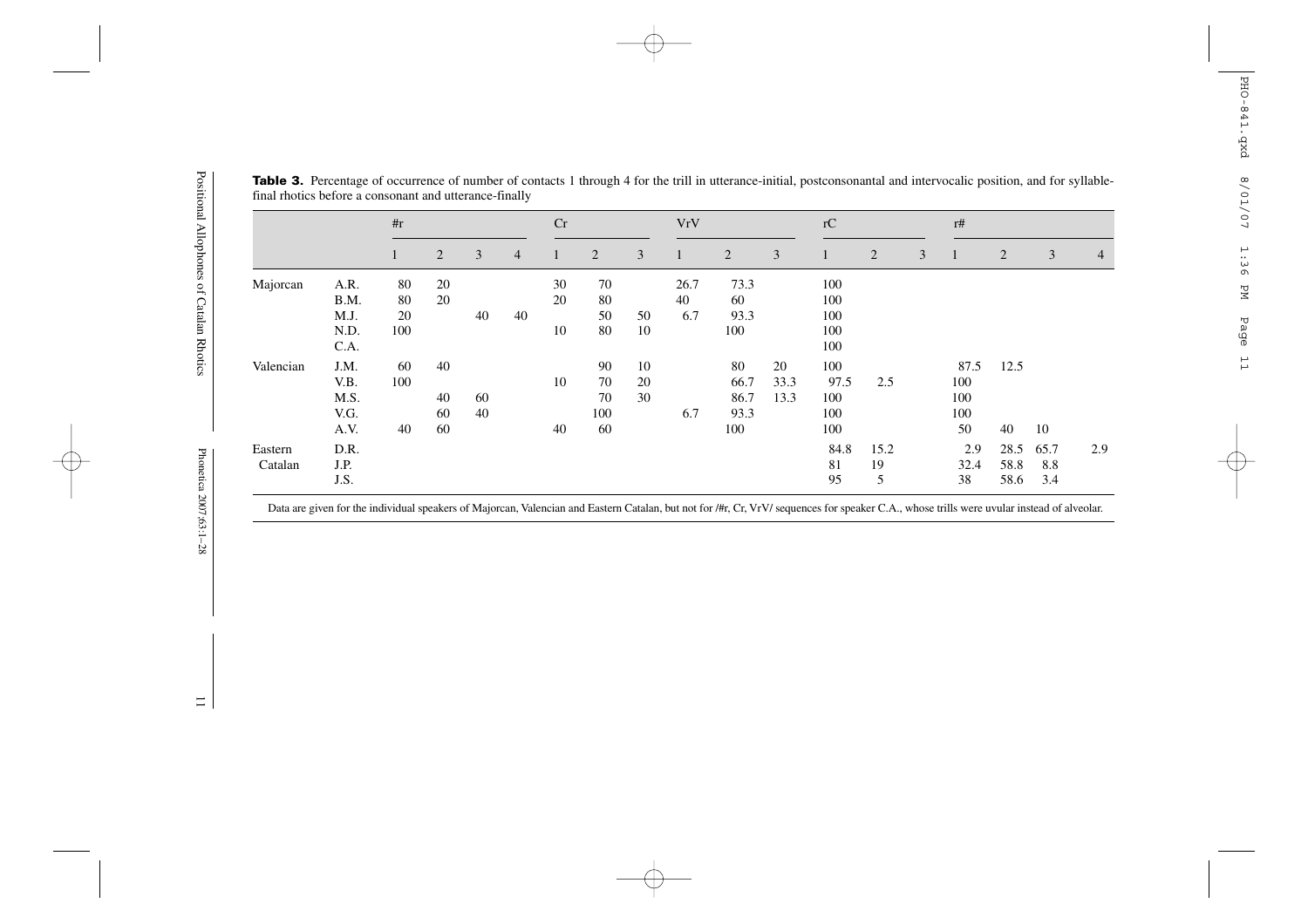|           |       | Duration       |                |                |       |            | EPG contact indices |       |       | Formants         |                  |                  |           |        |                |                |
|-----------|-------|----------------|----------------|----------------|-------|------------|---------------------|-------|-------|------------------|------------------|------------------|-----------|--------|----------------|----------------|
|           |       | 1st<br>closure | 2nd<br>closure | 3rd<br>closure | total | <b>CDC</b> | CCa                 | CAa   | CDR1  | CDR <sub>2</sub> | CDR <sub>3</sub> | CDR <sub>4</sub> | <b>Qp</b> | F1     | F <sub>2</sub> | F <sub>3</sub> |
| Majorcan  | $\#r$ | 138.5          | 15.0           | 15.0           | 158.5 | 0.975      | 0.838               | 0.631 | 0.150 | 0.663            | 0.500            | 0.250            | 0.258     | 447.7  | 1,323.1        | 2,473.3        |
|           |       | 37.17          | 5.48           | 5.77           | 58.42 | 0.077      | 0.045               | 0.233 | 0.274 | 0.439            | 0.406            | 0.421            | 0.054     | 97.14  | 90.13          | 120.40         |
|           | nr    | 21.0           | 15.0           | 15.0           | 65.0  | 0.975      | 0.842               | 0.674 | 0.188 | 0.663            | 0.450            | 0.263            | 0.289     | 522.4  | 1,297.6        | 2,269.3        |
|           |       | 3.08           | 6.18           | 5.48           | 22.59 | 0.077      | 0.052               | 0.233 | 0.291 | 0.431            | 0.441            | 0.425            | 0.066     | 103.89 | 121.43         | 203.10         |
|           | lr    | 20.0           | 15.0           |                | 53.0  | 0.913      | 0.814               | 0.752 | 0.275 | 0.850            | 0.338            | 0.088            | 0.184     | 514.7  | 1,197.0        | 2,344.0        |
|           |       | 9.73           | 5.16           |                | 13.42 | 0.203      | 0.119               | 0.158 | 0.436 | 0.221            | 0.431            | 0.186            | 0.050     | 79.12  | 121.96         | 253.12         |
|           | ari   | 17.5           | 16.8           |                | 53.5  | 0.750      | 0.744               | 0.533 | 0.013 | 0.550            | 0.538            | 0.013            | 0.281     | 478.0  | 1,481.0        | 2,546.0        |
|           |       | 7.16           | 10.57          |                | 14.96 | 0.281      | 0.170               | 0.196 | 0.056 | 0.402            | 0.374            | 0.056            | 0.044     | 63.54  | 204.11         | 118.25         |
|           | are   | 17.0           | 15.6           |                | 48.5  | 0.875      | 0.775               | 0.628 | 0.150 | 0.650            | 0.488            | 0.025            | 0.230     | 527.4  | 1,305.3        | 2,483.3        |
|           |       | 6.57           | 5.12           |                | 13.09 | 0.236      | 0.138               | 0.258 | 0.262 | 0.447            | 0.367            | 0.077            | 0.031     | 55.86  | 91.86          | 118.27         |
|           | ara   | 21.5           | 14.3           |                | 46.0  | 0.325      | 0.442               | 0.509 | 0.063 | 0.150            | 0.163            | 0.000            | 0.211     | 553.0  | 1,271.0        | 2,397.9        |
|           |       | 13.09          | 5.14           |                | 11.88 | 0.258      | 0.220               | 0.203 | 0.138 | 0.170            | 0.306            | 0.000            | 0.027     | 50.38  | 86.93          | 109.73         |
| Valencian | #r    | 112.0          | 16.0           | 16.0           | 144.4 | 1.000      | 0.866               | 0.652 | 0.160 | 0.720            | 0.660            | 0.140            | 0.229     | 528.7  | 1,403.5        | 2,229.1        |
|           |       | 47.61          | 5.07           | 5.48           | 41.24 | 0.000      | 0.036               | 0.197 | 0.297 | 0.370            | 0.438            | 0.298            | 0.055     | 87.14  | 115.94         | 244.85         |
|           | nr    | 20.0           | 12.9           | 15.0           | 57.2  | 1.000      | 0.855               | 0.752 | 0.370 | 0.790            | 0.430            | 0.000            | 0.218     | 542.6  | 1,314.8        | 2,258.9        |
|           |       | 6.45           | 4.63           | 5.77           | 25.09 | 0.000      | 0.045               | 0.198 | 0.485 | 0.320            | 0.471            | 0.000            | 0.058     | 61.29  | 100.58         | 201.05         |
|           | lr    | 18.4           | 17.1           | 15.0           | 63.2  | 1.000      | 0.861               | 0.724 | 0.300 | 0.790            | 0.510            | 0.050            | 0.200     | 530.0  | 1,272.5        | 2,212.7        |
|           |       | 5.54           | 9.55           | 7.07           | 17.96 | 0.000      | 0.038               | 0.196 | 0.408 | 0.359            | 0.465            | 0.204            | 0.053     | 43.74  | 141.40         | 212.25         |
|           | ari   | 15.2           | 16.3           | 11.4           | 62.4  | 0.480      | 0.563               | 0.554 | 0.190 | 0.280            | 0.180            | 0.000            | 0.244     | 494.4  | 1,375.2        | 2,316.8        |
|           |       | 5.86           | 5.76           | 3.78           | 18.77 | 0.322      | 0.245               | 0.244 | 0.391 | 0.220            | 0.234            | 0.000            | 0.060     | 46.38  | 96.14          | 200.89         |
|           | are   | 17.2           | 16.0           | 20.0           | 62.0  | 0.960      | 0.826               | 0.639 | 0.130 | 0.740            | 0.520            | 0.000            | 0.211     | 544.0  | 1,345.6        | 2,295.2        |
|           |       | 6.14           | 5.77           |                | 10.41 | 0.094      | 0.066               | 0.177 | 0.332 | 0.310            | 0.484            | 0.000            | 0.056     | 47.96  | 134.72         | 146.66         |
|           | ara   | 15.2           | 13.6           | 10.0           | 55.2  | 0.550      | 0.536               | 0.529 | 0.190 | 0.290            | 0.170            | 0.000            | 0.190     | 580.8  | 1,284.2        | 2,240.0        |
|           |       | 5.10           | 4.90           | 0.00           | 9.18  | 0.395      | 0.284               | 0.282 | 0.391 | 0.277            | 0.304            | 0.000            | 0.053     | 61.43  | 108.90         | 166.57         |

Data correspond to averages across repetitions and speakers of Majorcan and Valencian. Standard deviations are given in italics except for cases where a single token was computed. The sequences /ari, are, ara/ are realized [əri, <sup>ə</sup>re, <sup>ə</sup>ra] in Majorcan.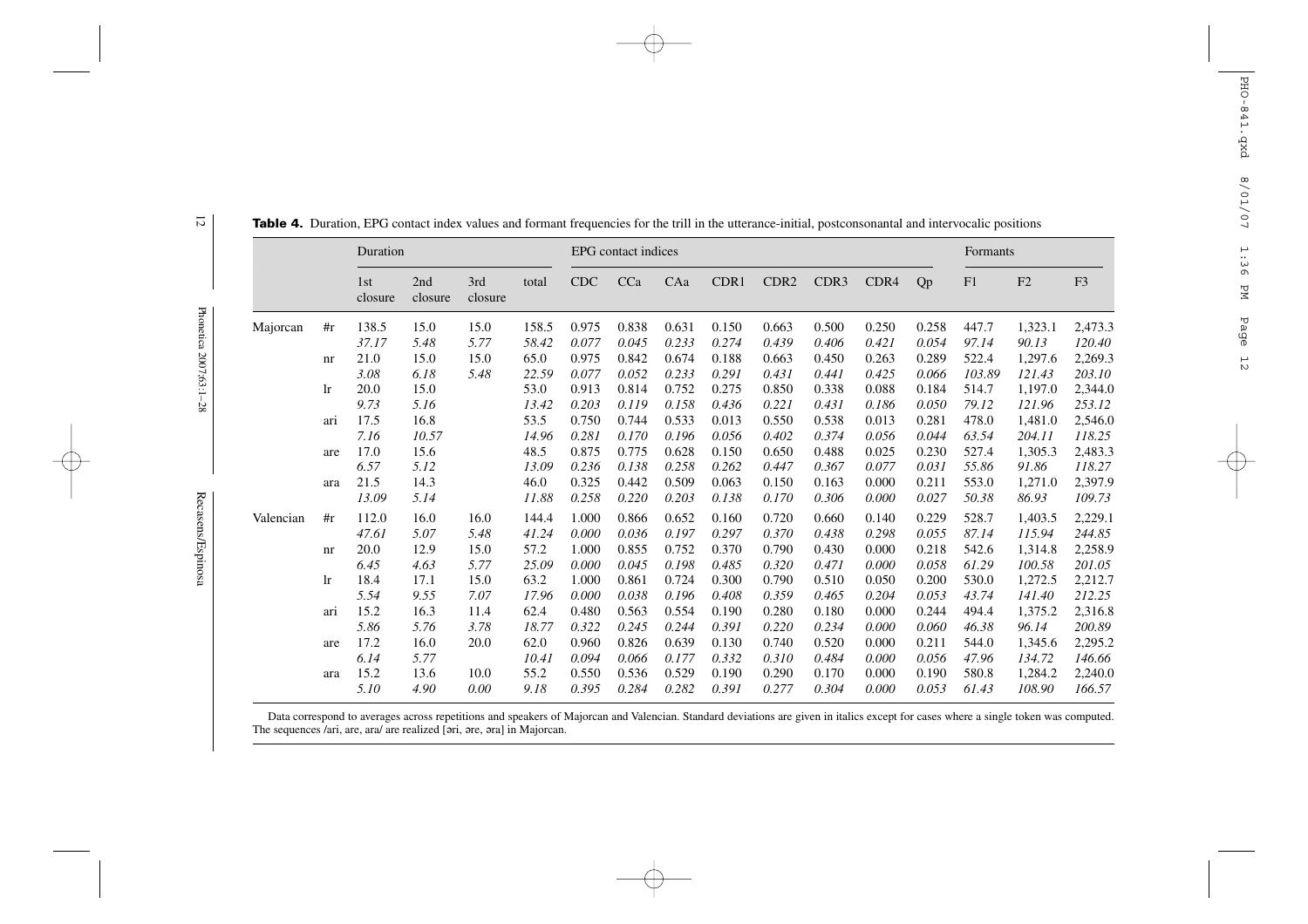

**Fig. 3.** Mean linguopalatal contact patterns for the trill in the sequences /#re/ and /ari/ according to all Majorcan and Valencian speakers.

One-contact /#r/ may show a burst followed by either a 20- to 40-ms steady-state approximant period immediately before the following vowel or a short frication noise, but this is generally not the case for multiple-contact /#r/. As pointed out by Ladefoged and Maddieson [1996, p. 219], this approximant period occurs while the tongue is raised but not held close enough to the upper surface of the mouth for trilling to be sustained. The first or only contact of an utterance-initial trill may be completely voiceless most of the time, completely or partly voiceless, or partly voiceless and partly voiced, depending on speaker. The short contact and opening periods following the first contact in multiple-contact trills are generally voiced. Percentages of voicing over overall rhotic duration across speakers are less in Majorcan (mean  $= 0.29$ , SD  $= 0.26$ ) than in Valencian (mean =  $0.47$ , SD =  $0.21$ ).

Majorcan and Valencian speakers agree in showing a complete closure in practically all tokens of /#r/ independently of number of contacts (see EPG patterns for /#re/ in fig. 3). Accordingly, the corresponding CDC values in table 4 equal 1 or are close to 1. Values for the EPG contact indices reflecting constriction degree in the table, i.e. CDC and CCa, are slightly higher in Valencian than in Majorcan, and the dialect-dependent CCa difference achieves significance [F(1, 44) = 5.56, p < 0.02]. The second contact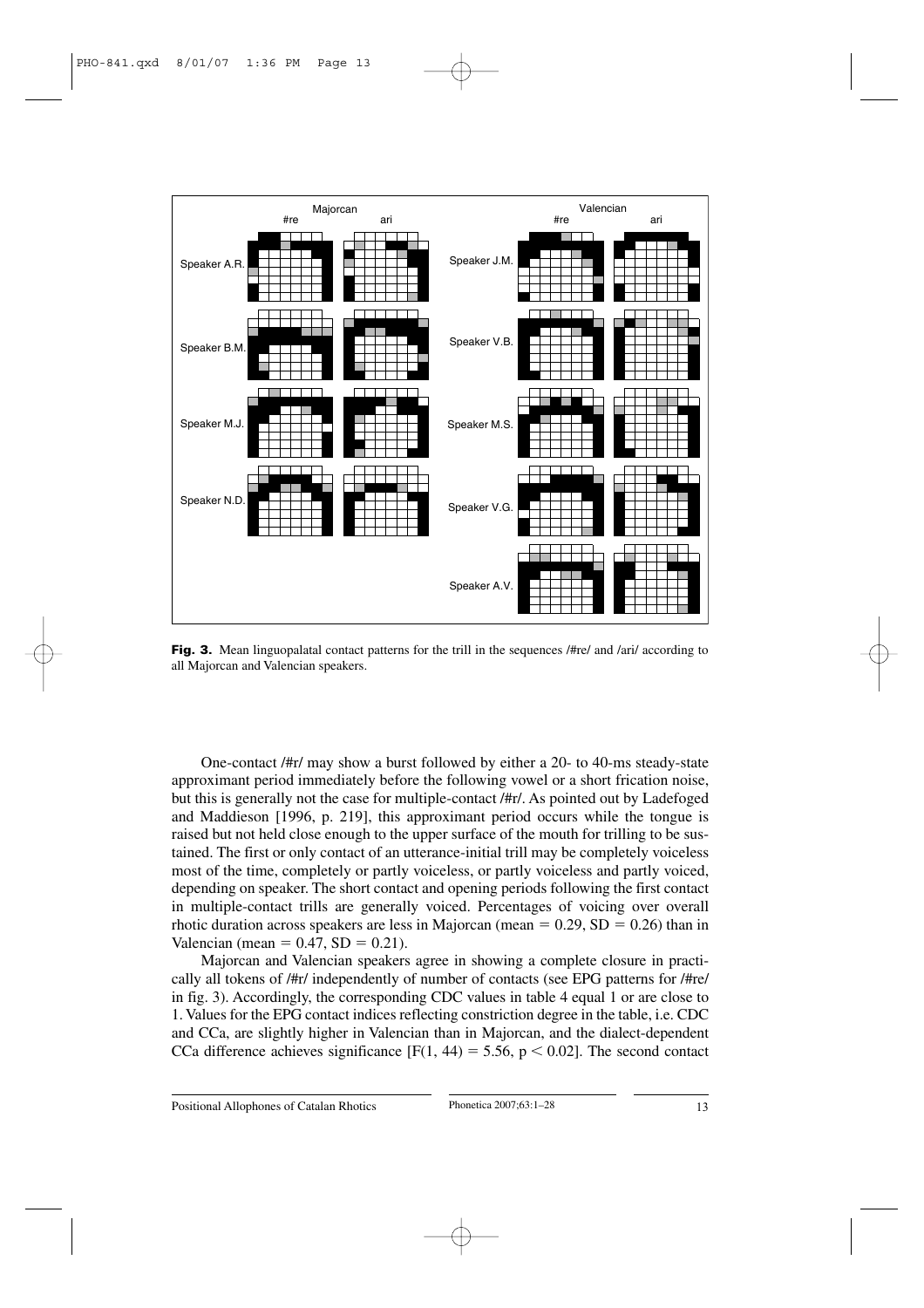also exhibits higher CDC and CCa values in Valencian, and is usually occluded for all Valencians but not for all Majorcans.

Dialects do not differ significantly in CAa and thus, in place of articulation, for /#r/. They exhibit relatively high CDR2 and CDR3 values meaning that closure location occurs at row 2 and, less so, at row 3 (table 4). Qp values are nonsignificantly higher in Majorcan vs. Valencian, and both dialects differ significantly in F1 and F2 for Valencian > Majorcan [F(1, 35) = 6.61, p < 0.05; F(1, 35) = 4.64, p < 0.05] and in F3 for Majorcan  $>$  Valencian.

### 3.1.2 Postconsonantal Position

Postconsonantal trills deviate from utterance-initial trills mostly in overall number of contacts, constriction fronting and voicing (tables 3, 4). They exhibit two extremely short contacts as a general rule, and do not differ significantly in overall duration or in the duration of the first closure period as a function of dialect. CAa, CDR1 and CDR2 values reveal that trills may be more anterior postconsonantally than utterance-initially. Generally speaking, postconsonantal trills are not followed by an approximant element, are fully voiced and may exhibit a burst with some friction release.

Other phonetic properties, i.e. degree of central constriction, linguopalatal contact size and formant frequency, coincide with those for /#r/. Postconsonantal trills are produced with a complete closure and are more constricted in Valencian than in Majorcan according to statistical results for the CDC index data  $[F(1, 44) = 4.66, p < 0.05]$ . CDC and CCa values for the second contact are also higher in Valencian. ANOVAs yielded no significant dialect-dependent effects for Qp, and for the formant frequencies which varied in the progression Valencian  $>$  Majorcan (F1, F2) and Majorcan  $>$  Valencian (F3).

#### 3.1.3 Intervocalic Position

Intervocalic trills are generally produced with two contacts of a similar duration though one and three contacts are also possible (table 3). Trills were significantly longer for /ari/ than for /ara, are/  $[F(1, 129) = 3.41, p < 0.05]$ , which is most likely related to the difficulty involved in making a trill next to a high front vowel presumably since the two segments involve antagonistic gestures, i.e. tongue dorsum lowering and backing for the trill and tongue dorsum raising and fronting for the vowel. Analogously to /#r/, Valencian exceeds Majorcan in overall consonant duration  $[F(1, 129) = 20.50, p < 0.001]$  and in number of contacts (see also table 3), while the first or only contact is significantly longer in Majorcan than in Valencian, i.e. mean =  $18.7 \text{ ms}$  vs. mean =  $15.9 \text{ ms}$  [F(1, 129) = 4.55,  $p < 0.05$ ]. Intervocalic trills are voiced throughout. A 20- to 30-ms-long approximant element is generally absent but may occur after one-contact trills in the story data.

In addition to not always being longer than the following contacts, the first contact period is not always entirely closed. As shown in table 4, CDC and CCa values are lower for intervocalic trills than for trills in the other syllable-initial positions, meaning that the consonant is produced with less central contact (compare the EPG patterns for /#re/ and /ari/ in figure 3 in this respect). CDC yielded a significant effect of 'vowel context' for /are/  $>$  /ari/  $>$  /ara/ where a decrease in constriction degree for the rhotic may be attributed to gestural antagonism next to  $\frac{di}{dt}$  in the sequence  $\frac{d}{dt}$  and to undershoot next to /a/ in the sequence /ara/  $[F(2, 129) = 32.87, p < 0.001]$ . Moreover both CDC and CCa yielded no significant effect of 'dialect' but a significant 'dialect'  $\times$  'vowel context' interaction associated with a higher value for /ari/ and a lower value for /ara/ in Majorcan vs. Valencian  $[F(2, 129) = 9.08, p < 0.001$  for CDC;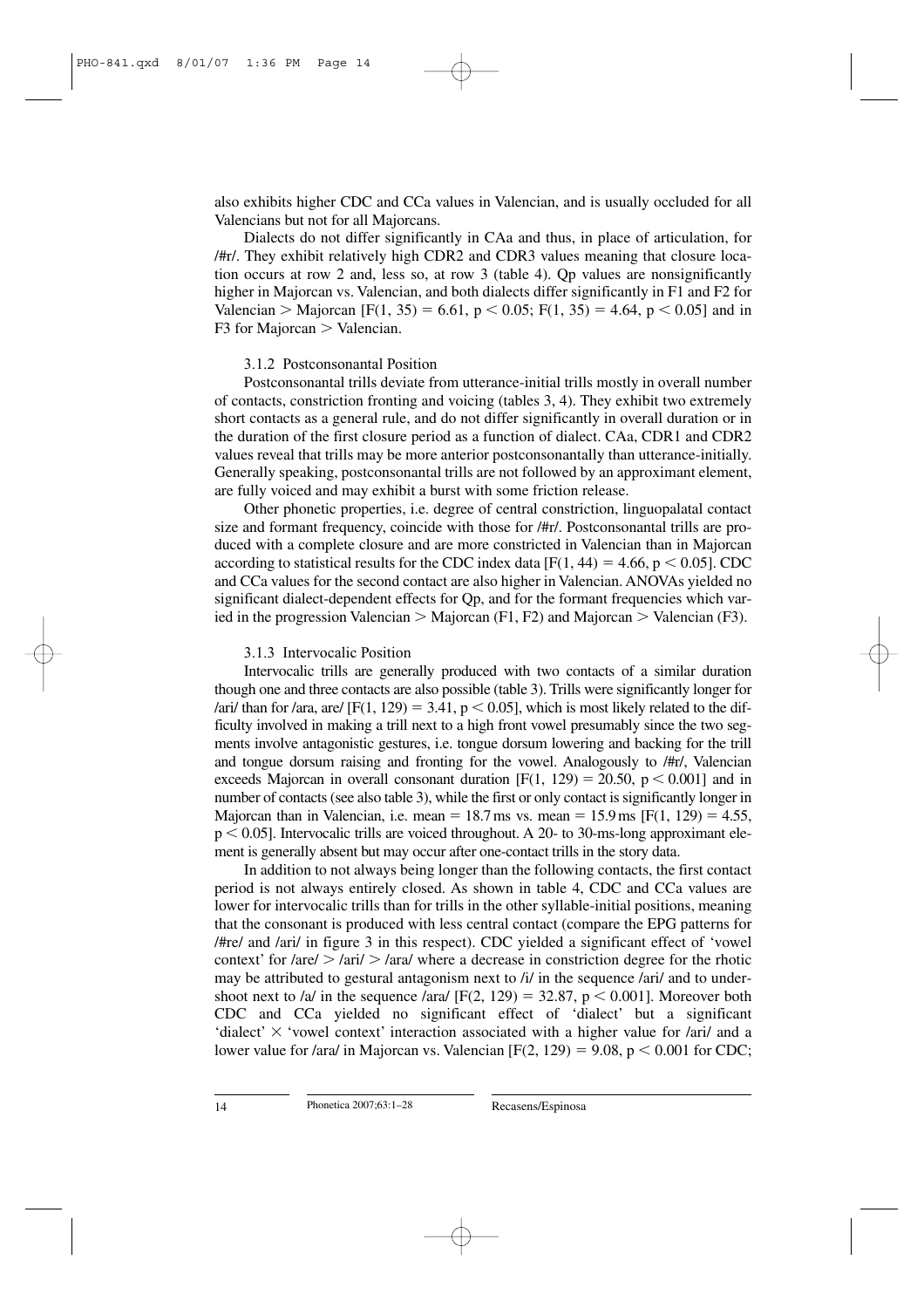$F(2, 129) = 5.87$ ,  $p < 0.01$  for CCa]. Data for the second contact period are very similar to those just referred to, i.e. CDC decreases in the progression /are/  $>$  /ari, ara/, and is higher for /ari/ and lower for /ara/ in Majorcan vs. Valencian.

Analogously to /#r/, intervocalic trills exhibit a similar constriction location in both dialects. Indeed, CAa yielded no significant dialect-dependent effect, and constriction location occurs at rows 2 or at 2–3 and is somewhat more anterior than that for /#r/ for some speakers (B.M., J.M., V.G., A.V.).

Intervocalic /r/ involves less overall tongue contact than /#r/ though the presence of a low vowel immediately before the trill may account completely or partially for this difference, i.e. Qp and F2 values are lower for /are, ara/ than for /#r/ across speakers and for most individual speakers. As expected, Qp and F2 decrease for /ari/  $>$  /ara, are/  $[F(2, 129) = 19.31, p < 0.001; F(2, 127) = 16.42, p < 0.001$ , and F1 varies in the opposite progression /ara/ > /are/ > /ari/  $[F(2, 127) = 24.75, p < 0.001]$ . Qp and F2 turned out to be significantly higher in Majorcan than in Valencian  $[F(2, 129) = 9.49]$ ,  $p < 0.05$ ; F(2, 127) = 4.19,  $p < 0.05$  for /ari/ only], while F1 conforms to the opposite trend  $[F(1, 127) = 4.58, p < 0.05]$ . F3 shows no consistent position-dependent differences and is higher in Majorcan (2,398–2,546 Hz) than in Valencian (2,240–2,317 Hz).

#### 3.1.4 Summary

Utterance-initial trills may be produced with one to three contacts depending on speaker, while intervocalic and postconsonantal trills exhibit two contacts as a general rule though one and three contact realizations are also possible. The first contact is longest for /#r/ but not necessarily for /Cr, VrV/, and fully occluded for /#r, Cr/ but not always for /VrV/. Utterance-initial trills may undergo partial devoicing and are followed by an approximant period or a burst mostly in one-contact productions; in comparison to intervocalic trills, they may involve more tongue contact and a higher F2, and may be more retracted. Devoicing and a burst may also occur in /Cr/ clusters, and there may be vowel coarticulation in intervocalic position.

Trills are centroalveolar and thus, more anterior in Majorcan and Valencian than in Eastern Catalan (see section 1.1). In comparison to Majorcan trills, Valencian trills show more contacts and a shorter first contact, which is less prone to devoice utterance-initially. Moreover, they are more constricted and have a higher F2 utterance-initially and postconsonantally, but often exhibit a wider constriction, less tongue contact and a lower F2 intervocalically. These position-dependent differences suggest that, compared to Majorcan trills, Valencian trills are more reinforced in the strong /#r, Cr/ conditions and may be more reduced in the weaker intervocalic position.

### *3.2 Taps*

### 3.2.1 Postconsonantal Position

Table 5 shows that postconsonantal taps are significantly shorter after voiceless vs. voiced stops  $[F(2, 144) = 15.99, p < 0.001]$ , and in Valencian vs. Majorcan with means between  $13-24$  ms and  $18-29$  ms, respectively [F(1, 144) = 11.33, p < 0.001]. They may trigger the insertion of an epenthetic vowel element, which occurs systematically in Valencian and about 75% of the time in Majorcan. This vocalic segment is nonsignificantly longer in Valencian than in Majorcan, and significantly longer in the voiced clusters /br, gr/ than in the voiceless cluster /pr/, where it is absent for the Majorcan speakers A.R. and B.M.  $[F(2, 125) = 13.55, p < 0.001]$ . In the story data, vowel insertion also occurs more often in Valencian, and may show up not only in /Cɾ/ sequences with heterorganic labial and velar stops but also in the (quasi-)homorganic clusters /tɾ, dɾ/. Occasionally, clusters with a voiceless consonant exhibit two contacts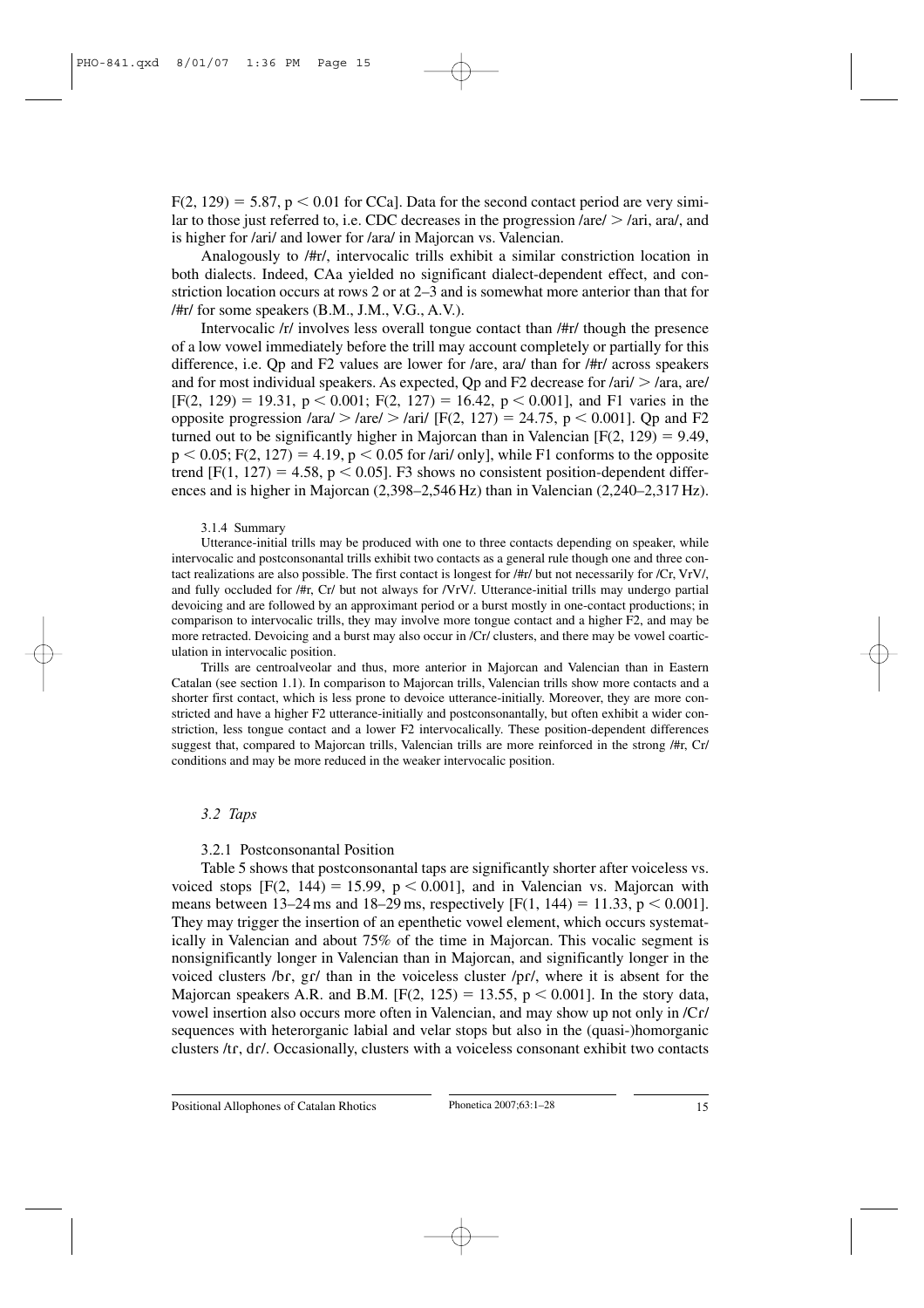|           |     | Duration |       |       | EPG contact indices |       |       |                  |                  |       |           | Formants |         |                |
|-----------|-----|----------|-------|-------|---------------------|-------|-------|------------------|------------------|-------|-----------|----------|---------|----------------|
|           |     | tap      | vowel | CDC   | CCa                 | CAa   | CDR1  | CDR <sub>2</sub> | CDR <sub>3</sub> | CDR4  | <b>Qp</b> | F1       | F2      | F <sub>3</sub> |
| Majorcan  | pra | 20.0     | 25.7  | 0.460 | 0.479               | 0.241 | 0.000 | 0.060            | 0.400            | 0.100 | 0.219     | 460.0    | 1,374.8 | 2,105.5        |
|           |     | 9.57     | 5.35  | 0.386 | 0.308               | 0.164 | 0.000 | 0.181            | 0.402            | 0.191 | 0.068     | 58.61    | 115.56  | 200.87         |
|           | pro | 17.6     | 24.5  | 0.500 | 0.536               | 0.346 | 0.000 | 0.140            | 0.360            | 0.090 | 0.224     | 445.7    | 1,316.0 | 1,915.2        |
|           |     | 7.23     | 12.34 | 0.375 | 0.246               | 0.187 | 0.000 | 0.289            | 0.331            | 0.189 | 0.040     | 40.07    | 122.20  | 196.36         |
|           | bre | 27.6     | 39.6  | 0.570 | 0.614               | 0.472 | 0.000 | 0.380            | 0.320            | 0.100 | 0.255     | 409.2    | 1,640.0 | 2,510.0        |
|           |     | 10.52    | 15.13 | 0.385 | 0.228               | 0.181 | 0.000 | 0.376            | 0.335            | 0.204 | 0.036     | 86.27    | 152.91  | 183.01         |
|           | gru | 29.2     | 42.8  | 0.850 | 0.765               | 0.639 | 0.060 | 0.690            | 0.330            | 0.020 | 0.431     | 351.2    | 1,315.6 | 2,227.7        |
|           |     | 8.62     | 10.61 | 0.204 | 0.078               | 0.162 | 0.149 | 0.348            | 0.336            | 0.069 | 0.073     | 35.63    | 148.97  | 137.49         |
|           | eri | 32.8     |       | 0.440 | 0.507               | 0.434 | 0.020 | 0.220            | 0.340            | 0.010 | 0.360     | 380.0    | 1,816.7 | 2,623.3        |
|           |     | 11.73    |       | 0.363 | 0.244               | 0.189 | 0.069 | 0.325            | 0.345            | 0.050 | 0.066     | 50.04    | 168.23  | 108.85         |
|           | ara | 29.6     |       | 0.880 | 0.778               | 0.679 | 0.150 | 0.750            | 0.330            | 0.060 | 0.251     | 560.8    | 1,633.6 | 2,617.4        |
|           |     | 9.78     |       | 0.218 | 0.131               | 0.172 | 0.250 | 0.354            | 0.366            | 0.166 | 0.037     | 147.73   | 131.75  | 127.39         |
|           | wre | 33.6     |       | 0.770 | 0.711               | 0.449 | 0.000 | 0.300            | 0.670            | 0.200 | 0.356     | 372.5    | 1,447.8 | 2,597.8        |
|           |     | 8.60     |       | 0.314 | 0.199               | 0.184 | 0.000 | 0.415            | 0.373            | 0.306 | 0.044     | 53.34    | 200.61  | 169.27         |
| Valencian | pra | 15.6     | 31.7  | 0.850 | 0.746               | 0.455 | 0.000 | 0.410            | 0.580            | 0.020 | 0.183     | 456.0    | 1,310.5 | 2,065.0        |
|           |     | 7.12     | 7.02  | 0.228 | 0.141               | 0.159 | 0.000 | 0.426            | 0.437            | 0.069 | 0.077     | 86.96    | 125.50  | 188.72         |
|           | pro | 13.2     | 35.2  | 0.870 | 0.736               | 0.571 | 0.090 | 0.620            | 0.340            | 0.040 | 0.211     | 432.2    | 1,193.7 | 1,715.4        |
|           |     | 4.76     | 10.46 | 0.261 | 0.169               | 0.204 | 0.238 | 0.409            | 0.414            | 0.118 | 0.054     | 60.25    | 96.62   | 273.39         |
|           | bre | 22.8     | 43.2  | 0.840 | 0.742               | 0.783 | 0.370 | 0.690            | 0.100            | 0.000 | 0.241     | 470.0    | 1,565.0 | 2,326.7        |
|           |     | 5.42     | 8.52  | 0.314 | 0.203               | 0.151 | 0.415 | 0.333            | 0.239            | 0.000 | 0.068     | 74.10    | 138.33  | 215.80         |
|           | gru | 24.4     | 42.0  | 0.750 | 0.698               | 0.644 | 0.230 | 0.600            | 0.250            | 0.000 | 0.320     | 332.5    | 1,198.0 | 2,322.5        |
|           |     | 8.70     | 11.55 | 0.402 | 0.255               | 0.229 | 0.408 | 0.415            | 0.323            | 0.000 | 0.072     | 51.01    | 76.20   | 205.25         |
|           | eri | 31.6     |       | 0.270 | 0.380               | 0.640 | 0.150 | 0.120            | 0.000            | 0.000 | 0.376     | 348.8    | 1,847.2 | 2,545.0        |
|           |     | 6.88     |       | 0.322 | 0.229               | 0.222 | 0.250 | 0.179            | 0.000            | 0.000 | 0.038     | 40.86    | 110.59  | 123.04         |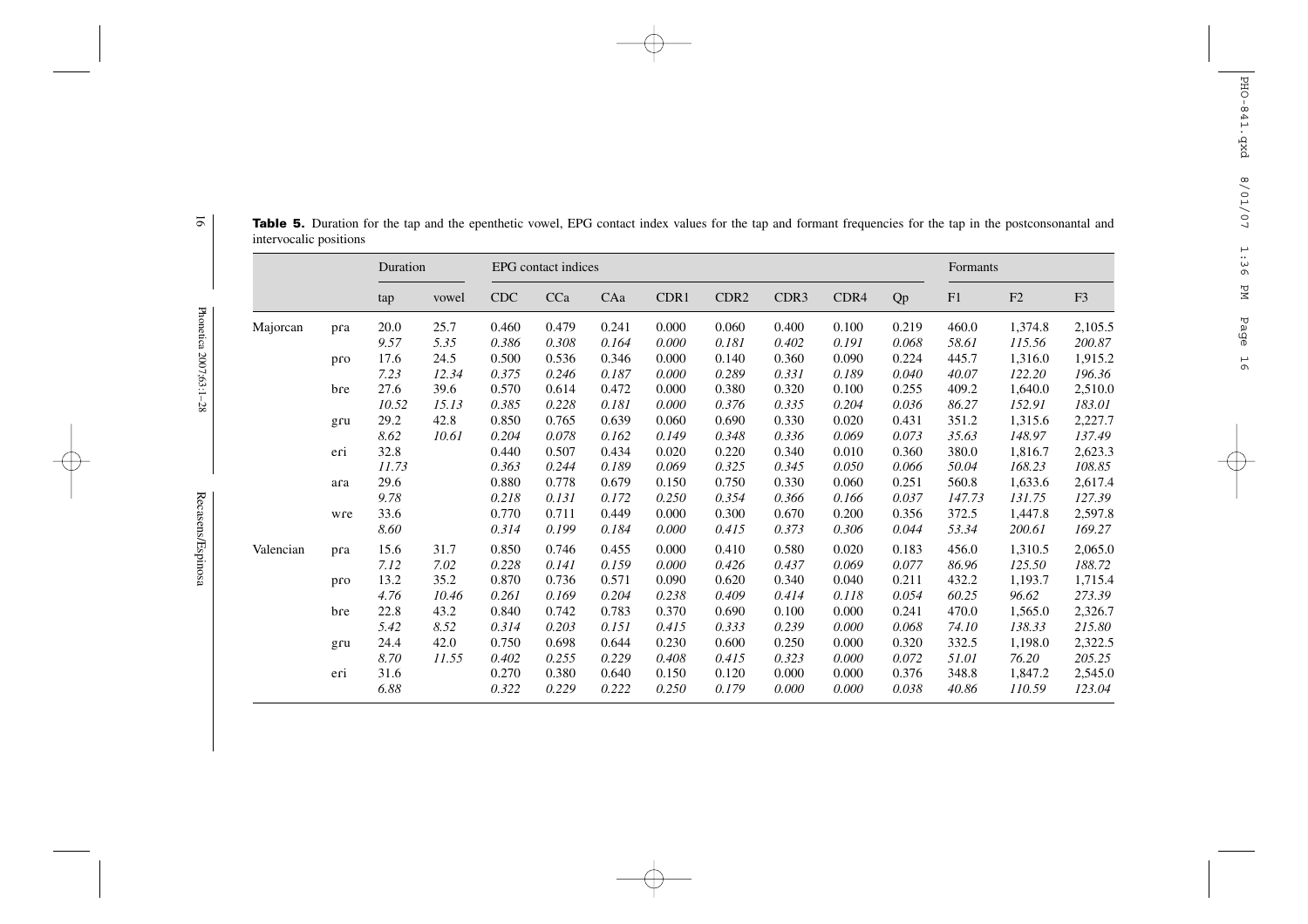|                                          | ara                                                                                                                                                                                                                             | 18.0 | 0.630 | 0.604 | 0.440 | 0.000     | 0.470 | 0.260 | 0.050 | 0.168 | 588.0 | 1,440.0 | 2,373.3 |
|------------------------------------------|---------------------------------------------------------------------------------------------------------------------------------------------------------------------------------------------------------------------------------|------|-------|-------|-------|-----------|-------|-------|-------|-------|-------|---------|---------|
|                                          |                                                                                                                                                                                                                                 | 7.07 | 0.409 | 0.311 | 0.210 | 0.000     | 0.429 | 0.378 | 0.125 | 0.078 | 74.76 | 94.36   | 175.08  |
|                                          | wre                                                                                                                                                                                                                             | 18.8 | 0.730 | 0.685 | 0.621 | 0.170     | 0.590 | 0.180 | 0.030 | 0.286 | 430.5 | 1,430.9 | 2,042.9 |
|                                          |                                                                                                                                                                                                                                 | 5.26 | 0.374 | 0.245 | 0.238 | $0.286\,$ | 0.414 | 0.357 | 0.110 | 0.055 | 60.87 | 79.22   | 325.14  |
| Positional Allophones of Catalan Rhotics | Data correspond to averages across repetitions and speakers of Majorcan and Valencian. Standard deviations are given in italics. The sequences /pra, bre, eri, ara, wre/ are realized<br>[pro, bro, ori, aro, wro] in Majorcan. |      |       |       |       |           |       |       |       |       |       |         |         |
|                                          |                                                                                                                                                                                                                                 |      |       |       |       |           |       |       |       |       |       |         |         |
|                                          |                                                                                                                                                                                                                                 |      |       |       |       |           |       |       |       |       |       |         |         |
|                                          |                                                                                                                                                                                                                                 |      |       |       |       |           |       |       |       |       |       |         |         |
|                                          |                                                                                                                                                                                                                                 |      |       |       |       |           |       |       |       |       |       |         |         |
| Phonetica 2007;63:1-28                   |                                                                                                                                                                                                                                 |      |       |       |       |           |       |       |       |       |       |         |         |
|                                          |                                                                                                                                                                                                                                 |      |       |       |       |           |       |       |       |       |       |         |         |
|                                          |                                                                                                                                                                                                                                 |      |       |       |       |           |       |       |       |       |       |         |         |
|                                          |                                                                                                                                                                                                                                 |      |       |       |       |           |       |       |       |       |       |         |         |
|                                          |                                                                                                                                                                                                                                 |      |       |       |       |           |       |       |       |       |       |         |         |
| $\overline{\overline{L}}$                |                                                                                                                                                                                                                                 |      |       |       |       |           |       |       |       |       |       |         |         |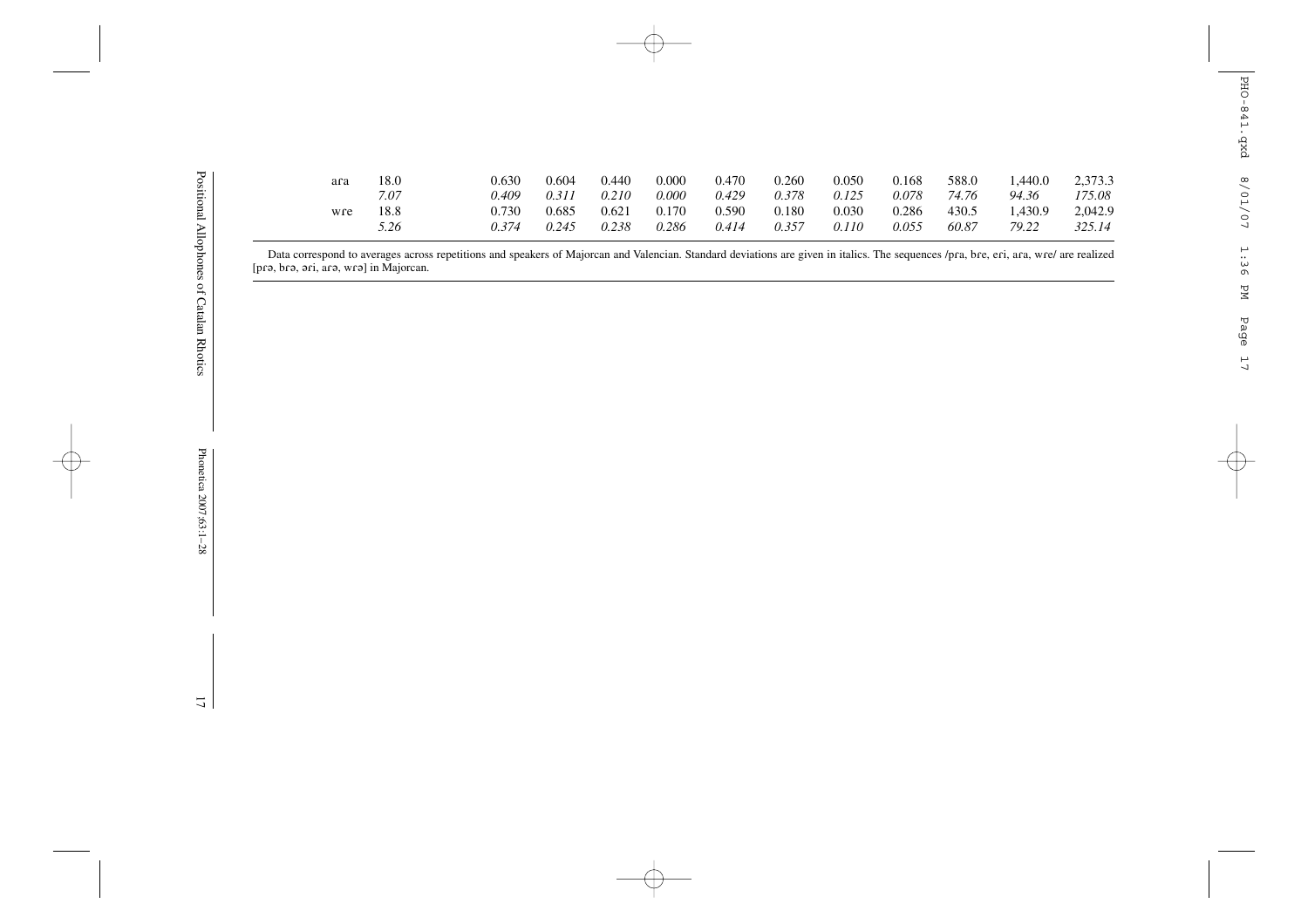

**Fig. 4.** Mean linguopalatal contact patterns for the tap and the preconsonantal rhotic in the sequences /bɾ, wɾe, rm/ according to all Majorcan and Valencian speakers.

 $(1)$  (/pri, pre/) and some frication with possible partial or complete devoicing  $(1)$  pri, pre, tr, kɾi/), and those with a voiced consonant are implemented through some lateral but no central tongue contact (/gɾ/).

Postconsonantal taps are more constricted in Valencian than in Majorcan, as revealed by significantly higher CDC and CCa values in the former dialect  $[F(1,$  $144$ ) = 12.04, p < 0.001 for CDC; F(1, 144) = 9.65, p < 0.01 for CCa]. Moreover, ANOVAs yielded a significant 'consonant context'  $\times$  'dialect' interaction indicating that, as shown by the EPG patterns for /bɾ/ in figure 4, those dialect-dependent index differences hold essentially in labial clusters  $[F(2, 144) = 7.51, p < 0.001$  for CDC;  $F(2, 144) = 7.59$ ,  $p < 0.001$  for CCa].

According to the CDR values, place of articulation may be more retracted in Majorcan than in Valencian. CAa also yielded a significant effect of 'dialect' and a significant 'consonant context'  $\times$  'dialect' interaction associated with differences in constriction fronting for Valencian > Majorcan in labial clusters  $[F(1, 144) = 37.53,$  $p < 0.001$ ; F(2, 144) = 9.81,  $p < 0.001$ ]. Qp and F2 turned out to be significantly higher in Majorcan than in Valencian [F(1, 144) = 24.05,  $p < 0.001$ ; F(1, 125) = 17.25,  $p < 0.001$ , and F3 values conform to the same dialect-dependent trend.

3.2.2 Intervocalic Position

As shown in table 5, intervocalic taps are as short as postconsonantal taps, i.e. mean durations across dialects range between 18 and 34 ms. ANOVAs on tap duration yielded a significant effect of 'vowel context' for  $/eri$   $>$   $/ara$ , wre $/$ , a significant effect of 'dialect', and a significant 'vowel context'  $\times$  'dialect' interaction for Majorcan  $>$ Valencian in the sequences /ara, wre/  $[F(2, 144) = 12.99, p < 0.001; F(1, 144) = 44.05$ ,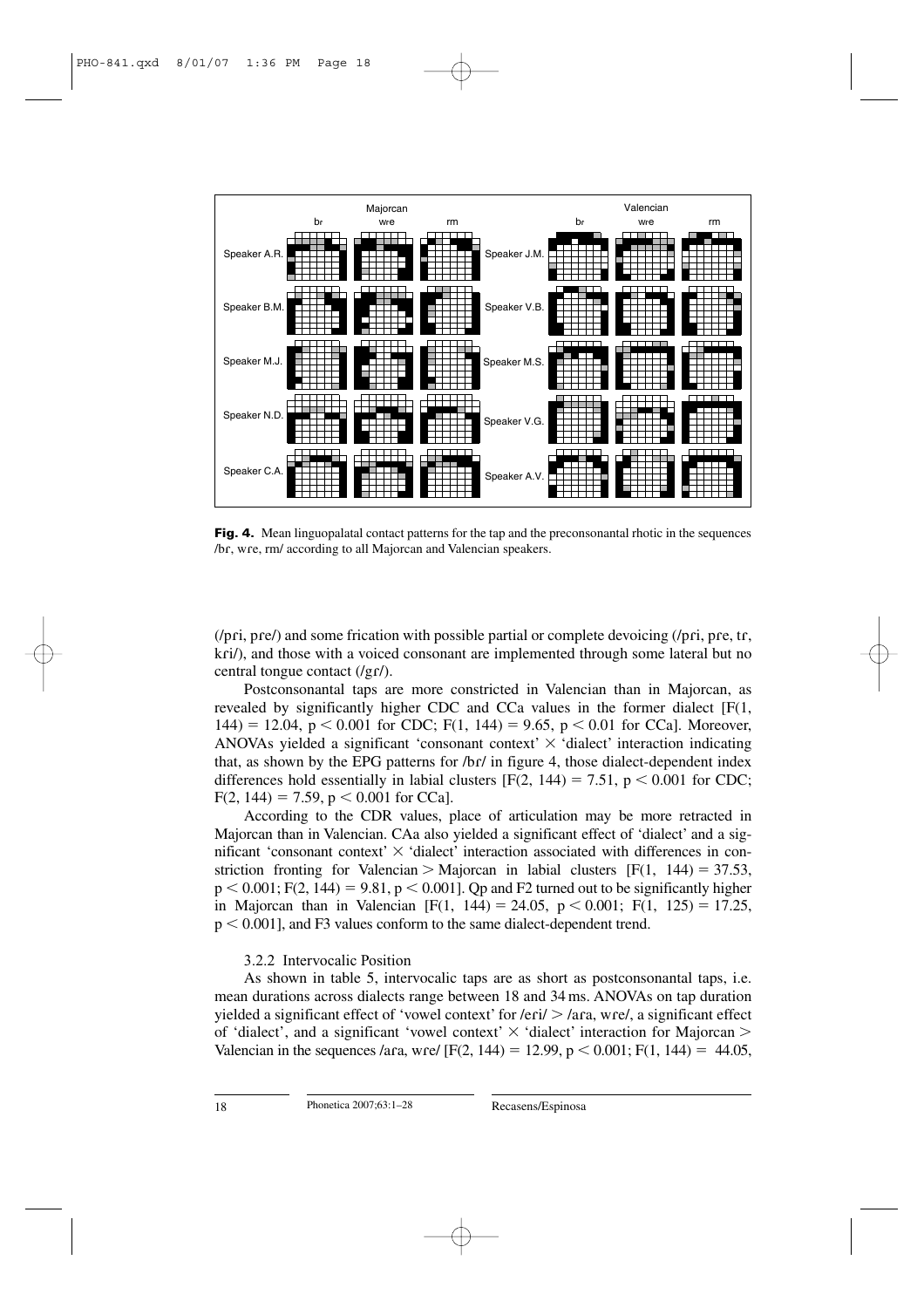$p < 0.001$ ; F(2, 144) = 8.77,  $p < 0.001$ ]. Analogous dialect-dependent differences are available for the story data: taps are often longer in Majorcan than in Valencian, i.e. about 25 ms for speakers B.M. and C.A., about 20 ms for A.R., N.D., J.M. and M.J., and about 15 ms for M.S. and V.G.

Values for the EPG indices related to constriction degree, i.e. CDC and CCa, vary significantly in the progression /ara, wre/  $>$  /eri/, which may be in line with the difficulty involved in closure formation for taps next to front vowels for reasons pointed out for trills in section 3.1.2 [F(2, 144) = 22.94,  $p < 0.001$  for CDC; F(2, 144) = 19.36,  $p < 0.001$  for CCa]. The two index values are significantly higher in Majorcan than in Valencian meaning that, differently from /Cr/ sequences, intervocalic taps are less constricted in the latter dialect [F(1, 144) = 7.68,  $p < 0.01$  for CDC; F(1, 144) = 8.20,  $p < 0.01$  for CCa]. This dialect-dependent difference shows up for /wre/ in the EPG patterns of figure 4, and is most obvious for /aɾa/ according to CDC values (0.88 in Majorcan, 0.63 in Valencian). Data from the story material agree with those just given in that complete and incomplete closure occurs less frequently in Valencian than in Majorcan (15.6 vs. 28.7%; 37.8 vs. 57.8%), while lack of central contact prevails in the former dialect vs. the latter (46.5 vs. 18.4%).

Place of articulation for the intervocalic tap does not differ much from that for  $/Cr/$ sequences. According to the CDR and CAa data for Valencian in table 5, maximal constriction takes place at row 2 in the sequences /ara, wre/ and at the more anterior rows 1 and 2 in the sequence /eɾi/. In Majorcan, on the other hand, the tap is articulated basically at rows 2 and 3 for /eɾi/, at row 2 for /aɾa/ and at row 3 for /wɾe/. Therefore, the tap happens to be more anterior in Valencian than in Majorcan when adjacent to nonlow vowels (see also EPG patterns for /wɾe/ in fig. 4).

Data on dorsopalatal contact and formant frequency are also in agreement with the /Cɾ/ scenario to a large extent. ANOVAs yielded a significant effect of 'vowel context' for /eri/ > /wre/ > /ara/ in the case of Qp [F(2, 144) = 109.17, p < 0.001], for  $/$ eri $/$  > /ara $/$  > /wre/ in the case of F2 [F(2, 137) = 105.63, p < 0.001] and for  $\alpha$  /ara/ > /eri, wre/ in the case of F1 [F(2, 127) = 78.60, p < 0.001]. There was also a main effect of 'dialect' and a significant 'vowel context'  $\times$  'dialect' interaction for Majorcan > Valencian in the sequences /ara, wre/ in the case of Qp  $[F(1,$  $144$ ) = 25.85, p < 0.001; F(2, 144) = 12.05, p < 0.001] and in the sequence /ara/ in the case of F2 [F(1, 137) = 6.81,  $p < 0.01$ ; F(2, 137) = 9.01,  $p < 0.001$ ]. F1 turned out to be significantly higher for Valencian vs. Majorcan in the sequences /aɾa, wɾe/  $[F(2, 127) = 3.74, p < 0.05]$ , and mean F3 frequency ranges for Majorcan exceeded those for Valencian (2,617–2,623 Hz, 2,043–2,545 Hz).

As expected, the tap is articulated with more dorsopalatal contact and shows a higher F2 than the trill in both dialects (tables 4, 5): mean F2 ranges amount to 1,448–1,817 Hz for the tap and 1,271–1,481 Hz for the trill in Majorcan, and to 1,430–1,847 Hz and 1,284–1,375 Hz in Valencian; mean Qp ranges are 0.25–0.36 for /ɾ/ and 0.21–0.28 for /r/ in Majorcan, and 0.17–0.38 and 0.19–0.24 in Valencian.

3.2.3 Summary

The intervocalic tap is produced with more dorsopalatal contact and a higher F2 than the trill and, contrary to Eastern Catalan (see section 1.1), there are no apparent differences in constriction location between the two rhotics in Valencian and Majorcan. Taps are shorter and more constricted in back vs. front vowel contexts, and show differences in dorsopalatal contact size or Qp, F2 and F1 as a function of variations in tongue dorsum raising and fronting, labiality and oral opening in the contextual vowels. Changes in manner of articulation for taps in /Cɾ/ sequences appear to be contextually determined,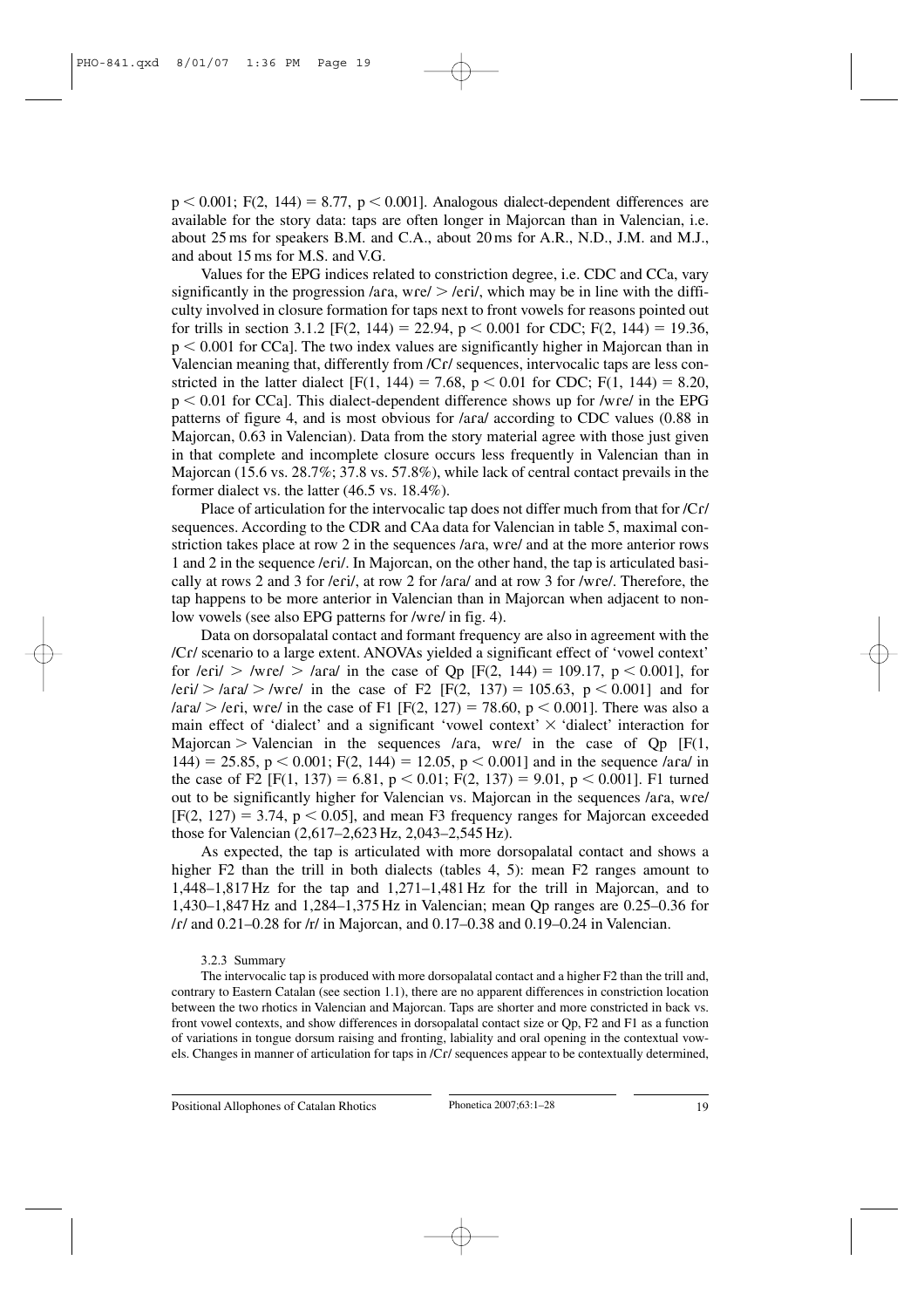i.e. postconsonantal taps may undergo trilling, assibilation and devoicing in clusters with a voiceless stop and a high front vowel, and extreme undershoot in voiced velar clusters.

In comparison to Majorcan, Valencian intervocalic taps are often shorter (mostly so in back vowel contexts), more anterior (in the sequences /eri, wre/), less constricted, less palatal (/ara, wre/), and have a lower F2 (/ara/), a higher F1 (/ara, wre/) and a lower F3. A similar but not identical scenario holds for postconsonantal taps: the Valencian rhotic is also shorter, more anterior and less palatal, and exhibits a lower F2 and F3, but a narrower, not wider alveolar constriction in labial consonant contexts. Another dialect-dependent difference is associated with the epenthetic vowel which is inserted more frequently and is somewhat longer in Valencian than in Majorcan.

### *3.3 Syllable-Final Rhotics*

#### 3.3.1 Preconsonantal Position

Preconsonantal rhotics involve one contact in Valencian and Majorcan, and mostly one contact but also two contacts in Eastern Catalan (table 3). As shown in table 6, they are shorter in Valencian (14–18 ms) than in Majorcan (18–29 ms) and longest in Eastern Catalan (20–35 ms), which appears to be in accordance with descriptive data stating that syllable-final rhotics are realized as taps in the two former dialects and as trills in the latter. Preconsonantal rhotics are always voiced in Valencian, in Majorcan and for some Eastern Catalan speakers (for J.P. and J.S.) but not for others (i.e. for D.R. whose rhotics are kept voiced before voiced /n, l,  $\Lambda$ / and become voiceless before voiceless /t, s, k/).

Analogously to /Cr/ clusters, vowel insertion takes place in /rC/ sequences whether the two consonants are produced at the same location or there is constriction motion from C1 to C2. Vowel epenthesis also occurs more often in Valencian than in Majorcan, i.e. 96 vs. 74% of the time (frequency of occurrence in Eastern Catalan is 86%). Moreover, there is a trend for the duration of the inserted vowel to be inversely related to rhotic duration, i.e. the vowel is longer in Valencian (24–60 ms) than in Majorcan (18–47 ms) and in Eastern Catalan (27–45 ms). According to the story data, the phonetic implementation of vowel epenthesis depends on dialect and cluster, i.e. it may be present in Majorcan and Valencian for /rk/, it is generally absent in Majorcan and present in Valencian for /rt, rd/, and is generally absent in both dialects for /rn, rl, rs/. This scenario reveals that vowel insertion is favored in heterorganic consonant clusters and disfavored in sequences where C2 is (quasi-)homorganic with the rhotic. Regarding the consonant sequences with a dental stop, the Majorcan subjects may show some frication during a completely occluded rhotic and a very brief oral opening or frication-like interval between the two consonants of the cluster.

CDC values indicate that the preconsonantal rhotic is more constricted in Valencian than in Majorcan and Eastern Catalan (see EPG patterns for /rm/ in fig. 4). According to table 6, CDC equals or exceeds 0.8 in six out of seven clusters in Valencian, in three clusters in Eastern Catalan and in no clusters in Majorcan. Mean CCa ranges also decrease in the progression Valencian  $(0.74-0.84) >$  Majorcan (0.58–0.74), Eastern Catalan (0.58–0.78).

Catalan dialects differ in place of articulation for preconsonantal /r/ in the progression Valencian  $>$  Majorcan  $>$  Eastern Catalan. In light of CDR values, constriction location takes place esentially at row 2 in the first dialect, at rows 2–3 in the second and at rows 3–4 in the third. Mean CAa ranges are in agreement with those CDR data, i.e. 0.56–0.77 (Valencian)  $> 0.43$ –0.65 (Majorcan)  $> 0.17$ –0.42 (Eastern).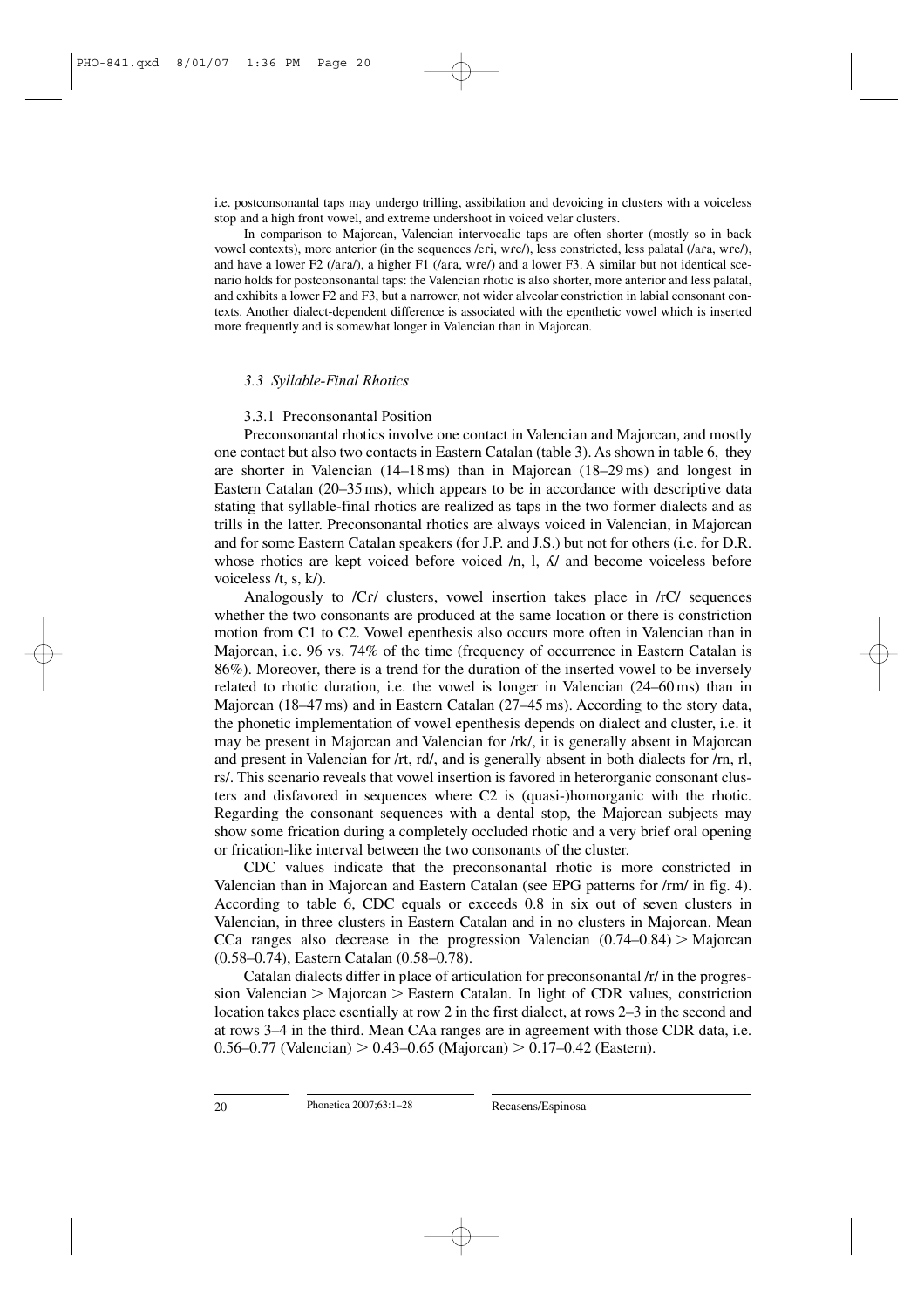|           |                        | Duration       |                |                |               |               |                | EPG contact indices |                |                |                  |                  |                |                |                 |                   | Formants          |  |  |
|-----------|------------------------|----------------|----------------|----------------|---------------|---------------|----------------|---------------------|----------------|----------------|------------------|------------------|----------------|----------------|-----------------|-------------------|-------------------|--|--|
|           |                        | 1st<br>closure | 2nd<br>closure | 3rd<br>closure | total         | vowel         | <b>CDC</b>     | CCa                 | CAa            | CDR1           | CDR <sub>2</sub> | CDR <sub>3</sub> | CDR4           | Qp             | F1              | F2                | F <sub>3</sub>    |  |  |
| Majorcan  | rm                     | 29.2<br>12.22  |                |                | 29.2<br>12.22 | 30.0<br>10.29 | 0.620<br>0.354 | 0.649<br>0.227      | 0.548<br>0.178 | 0.060<br>0.149 | 0.390<br>0.369   | 0.350<br>0.402   | 0.030<br>0.083 | 0.275<br>0.049 | 432.0<br>46.19  | 1,534.4<br>173.83 | 2,626.0<br>150.52 |  |  |
|           | rt                     | 18.8<br>9.27   |                |                | 18.8<br>9.27  | 17.6<br>7.68  | 0.700<br>0.306 | 0.710<br>0.222      | 0.446<br>0.170 | 0.000<br>0.000 | 0.300<br>0.306   | 0.490<br>0.364   | 0.310<br>0.397 | 0.264<br>0.027 | 530.0<br>116.77 | 1,239.2<br>98.23  | 2,575.7<br>118.31 |  |  |
|           | rd                     | 27.1<br>11.60  |                |                | 27.1<br>11.60 | 42.7<br>11.00 | 0.625<br>0.369 | 0.623<br>0.221      | 0.653<br>0.156 | 0.125<br>0.245 | 0.490<br>0.407   | 0.125<br>0.233   | 0.000<br>0.000 | 0.272<br>0.047 | 484.0<br>47.89  | 1,510.0<br>199.39 | 2,762.2<br>112.00 |  |  |
|           | rn                     | 21.4<br>10.27  |                |                | 21.4<br>10.27 | 38.6<br>18.34 | 0.605<br>0.292 | 0.660<br>0.177      | 0.510<br>0.248 | 0.132<br>0.281 | 0.368<br>0.385   | 0.276<br>0.287   | 0.053<br>0.105 | 0.258<br>0.075 | 675.0<br>30.00  | 1,755.0<br>52.60  | 2,475.0<br>52.60  |  |  |
|           | rl                     | 18.0<br>10.14  |                |                | 18.0<br>10.14 | 32.7<br>15.34 | 0.733<br>0.320 | 0.740<br>0.165      | 0.522<br>0.172 | 0.067<br>0.148 | 0.450<br>0.403   | 0.433<br>0.427   | 0.033<br>0.088 | 0.235<br>0.029 | 435.0<br>30.00  | 1,240.0<br>77.97  | 2,732.0<br>122.15 |  |  |
|           | r∫                     | 28.8<br>13.61  |                |                | 28.8<br>13.61 | 38.3<br>11.69 | 0.480<br>0.314 | 0.577<br>0.210      | 0.432<br>0.188 | 0.000<br>0.000 | 0.220<br>0.282   | 0.330<br>0.312   | 0.110<br>0.229 | 0.295<br>0.091 | 490.0<br>71.93  | 1,652.5<br>163.93 | 2,540.0<br>171.05 |  |  |
|           | rg                     | 25.6<br>11.58  |                |                | 25.6<br>11.58 | 47.2<br>11.00 | 0.560<br>0.370 | 0.632<br>0.261      | 0.478<br>0.325 | 0.210<br>0.366 | 0.350<br>0.415   | 0.230<br>0.346   | 0.070<br>0.135 | 0.270<br>0.060 | 445.7<br>37.80  | 1,708.6<br>68.17  | 2,636.7<br>50.20  |  |  |
| Valencian | rp                     | 17.8<br>5.2    |                |                | 17.8<br>5.2   | 24.3<br>9.5   | 0.989<br>0.052 | 0.834<br>0.048      | 0.682<br>0.117 | 0.109<br>0.248 | 0.946<br>0.105   | 0.380<br>0.405   | 0.000<br>0.000 | 0.189<br>0.055 | 620.0           |                   |                   |  |  |
|           | rb                     | 16.4<br>4.9    |                |                | 16.4<br>4.9   | 32.1<br>9.3   | 0.970<br>0.110 | 0.817<br>0.084      | 0.767<br>0.140 | 0.310<br>0.410 | 0.870<br>0.241   | 0.200<br>0.339   | 0.000<br>0.000 | 0.184<br>0.057 |                 | 1,393.3<br>75.7   |                   |  |  |
|           | rm                     | 16.8<br>6.3    |                |                | 16.8<br>6.3   | 37.2<br>7.4   | 0.820<br>0.335 | 0.728<br>0.201      | 0.730<br>0.130 | 0.200<br>0.289 | 0.780<br>0.341   | 0.080<br>0.187   | 0.000<br>0.000 | 0.258<br>0.067 | 458.1<br>51.7   | 1,607.3<br>129.8  | 2,486.7<br>169.5  |  |  |
|           | rd                     | 15.8<br>5.0    |                |                | 15.8<br>5.0   | 35.8<br>8.8   | 0.938<br>0.169 | 0.818<br>0.103      | 0.642<br>0.181 | 0.156<br>0.328 | 0.760<br>0.350   | 0.396<br>0.442   | 0.000<br>0.000 | 0.190<br>0.062 | 510.0<br>42.4   | 1,282.9<br>49.6   | 2,420.0<br>169.7  |  |  |
|           | $\mathbf{r}\mathbf{s}$ | 16.8<br>6.3    |                |                | 16.8<br>6.3   | 25.5<br>7.6   | 0.980<br>0.069 | 0.837<br>0.048      | 0.667<br>0.178 | 0.200<br>0.408 | 0.790<br>0.303   | 0.460<br>0.431   | 0.000<br>0.000 | 0.224<br>0.060 | 650.0<br>32.9   | 1,470.0<br>77.7   | 2,446.7<br>251.7  |  |  |
|           | rk                     | 14.0<br>5.0    |                |                | 14.0<br>5.0   | 34.4<br>7.7   | 0.760<br>0.334 | 0.679<br>0.221      | 0.562<br>0.179 | 0.070<br>0.245 | 0.570<br>0.385   | 0.270<br>0.408   | 0.000<br>0.000 | 0.191<br>0.049 | 651.1<br>75.2   | 1,376.0<br>82.2   | 2,333.3<br>199.5  |  |  |
|           | rg                     | 17.6<br>5.2    |                |                | 17.6<br>5.2   | 59.6<br>9.3   | 0.800<br>0.315 | 0.739<br>0.186      | 0.684<br>0.184 | 0.200<br>0.375 | 0.650<br>0.389   | 0.170<br>0.329   | 0.000<br>0.000 | 0.199<br>0.046 | 600.0<br>64.3   | 1,403.3<br>66.2   | 2,300.0<br>232.7  |  |  |
|           | artf(1)                | 19.2<br>8.8    | 10.0           |                | 20.8<br>12.1  | 103.8<br>27.8 | 0.650<br>0.354 | 0.629<br>0.219      | 0.641<br>0.157 | 0.120<br>0.307 | 0.580<br>0.336   | 0.100<br>0.260   | 0.000<br>0.000 | 0.220<br>0.072 |                 |                   |                   |  |  |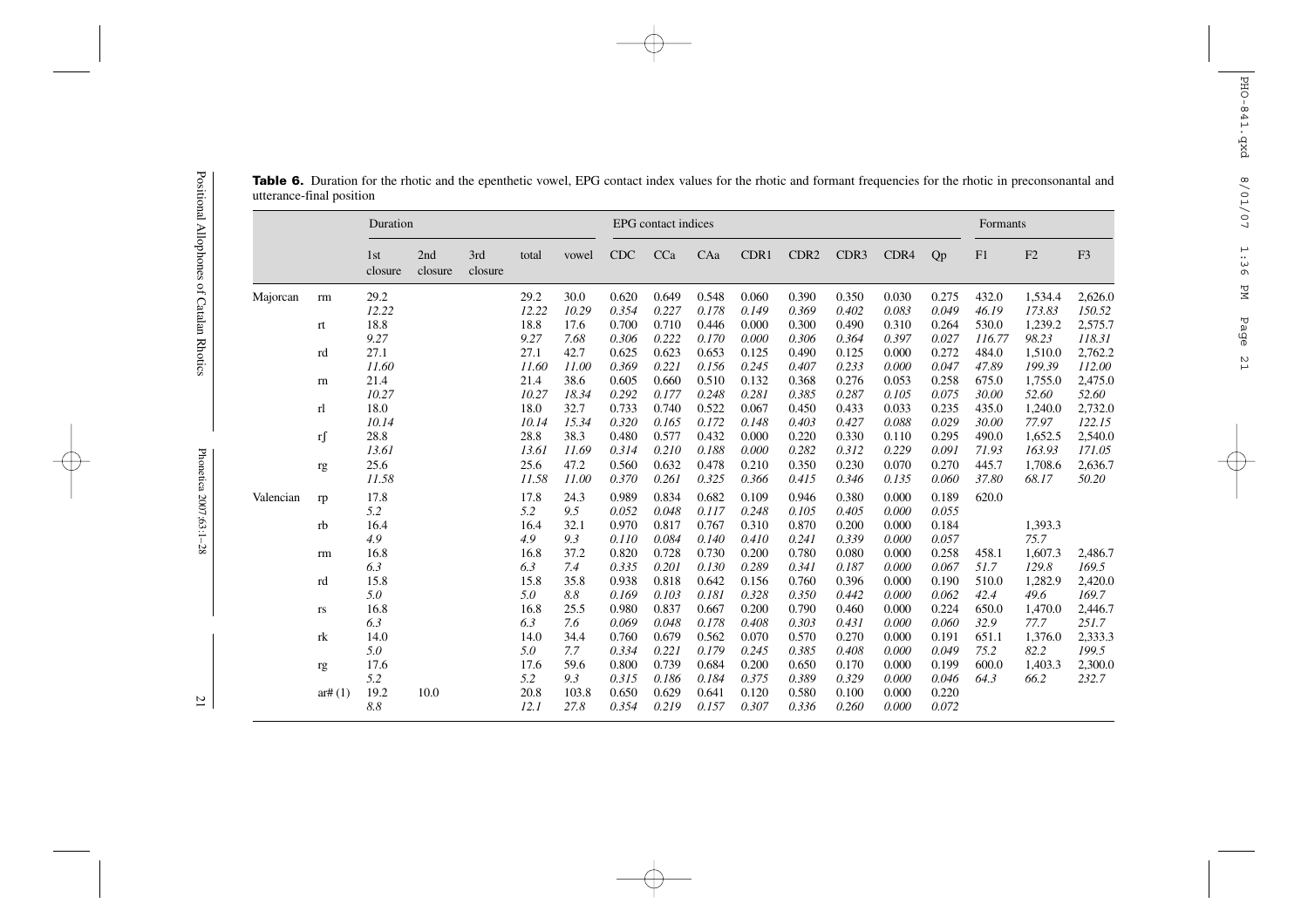| PHi<br>٩<br>Ć<br>).<br>I<br>178<br>qxd |
|----------------------------------------|
| $\infty$<br>$\epsilon$                 |
| $\overline{a}$<br>Ł                    |
| $\overline{C}$                         |
| $\ddot{ }$ :<br>۸                      |
| ς<br>Θ                                 |
| Мď                                     |
| Page                                   |
| 22                                     |
|                                        |

보

Phonetica 2007;63:1–28 **Table 6.** (continued)<br>
1st 2nd 3rd total vowel CDC CCa CAa CDRI CDR2 CDR3 CDR4 Qp F1 F2 F3<br>
1st 2nd 3rd total vowel CDC CCa CAa CDRI CDR2 CDR3 CDR4 Qp F1 F2 F3<br>
1st and 3rd total vowel CDC CCa CAa CDRI CDR2 CDR3 CDR4 Qp 20.0 20.0 41.9 0.656 0.650 0.235 0.000 0.125 0.406 0.156 0.262 460.0 1,485.0 2,380.0 *9.64 9.64 19.07 0.376 0.255 0.211 0.000 0.231 0.462 0.129 0.023 63.25 57.45 69.28*69.28 rk 18.2 17.0 35.5 45.0 0.841 0.782 0.360 0.000 0.250 0.659 0.409 0.261 533.3 1,300.0 2,520.0 *7.51 7.58 20.91 19.58 0.231 0.161 0.211 0.000 0.354 0.407 0.340 0.025 23.09 60.00*ar# (1) 26.4 24.4 35.0 72.5 0.643 0.742 0.266 0.000 0.196 0.357 0.304 0.250 600.0 1,400.0 2,316.7 23.41 5.63 27.99 46.85 0.234 0.110 0.207 0.000 0.313 0.389 0.297 0.012 36.51 142.05 149.89 ar# (2) 42.5 36.4 35.0 90.7 0.667 0.690 0.175 0.000 0.000 0.367 0.533 0.254 580.0 1,324.4 2,176.0 32.74 29.26 30.41 49.22 - 0.323 0.237 0.135 0.000 0.000 0.421 0.281 0.020 50.00 91.53 126.02 126.02

Data correspond to averages across repetitions and speakers of Majorcan (preconsonantal position only), Valencian and Eastern Catalan. Standard deviations are given in italics except for cases where a single token was computed. The two instances of /ar#/ in Valencian and Eastern Catalan correspond to the words *Gaspar* and *mar* in the former dialect and to *rar* and *car* in the latter.

22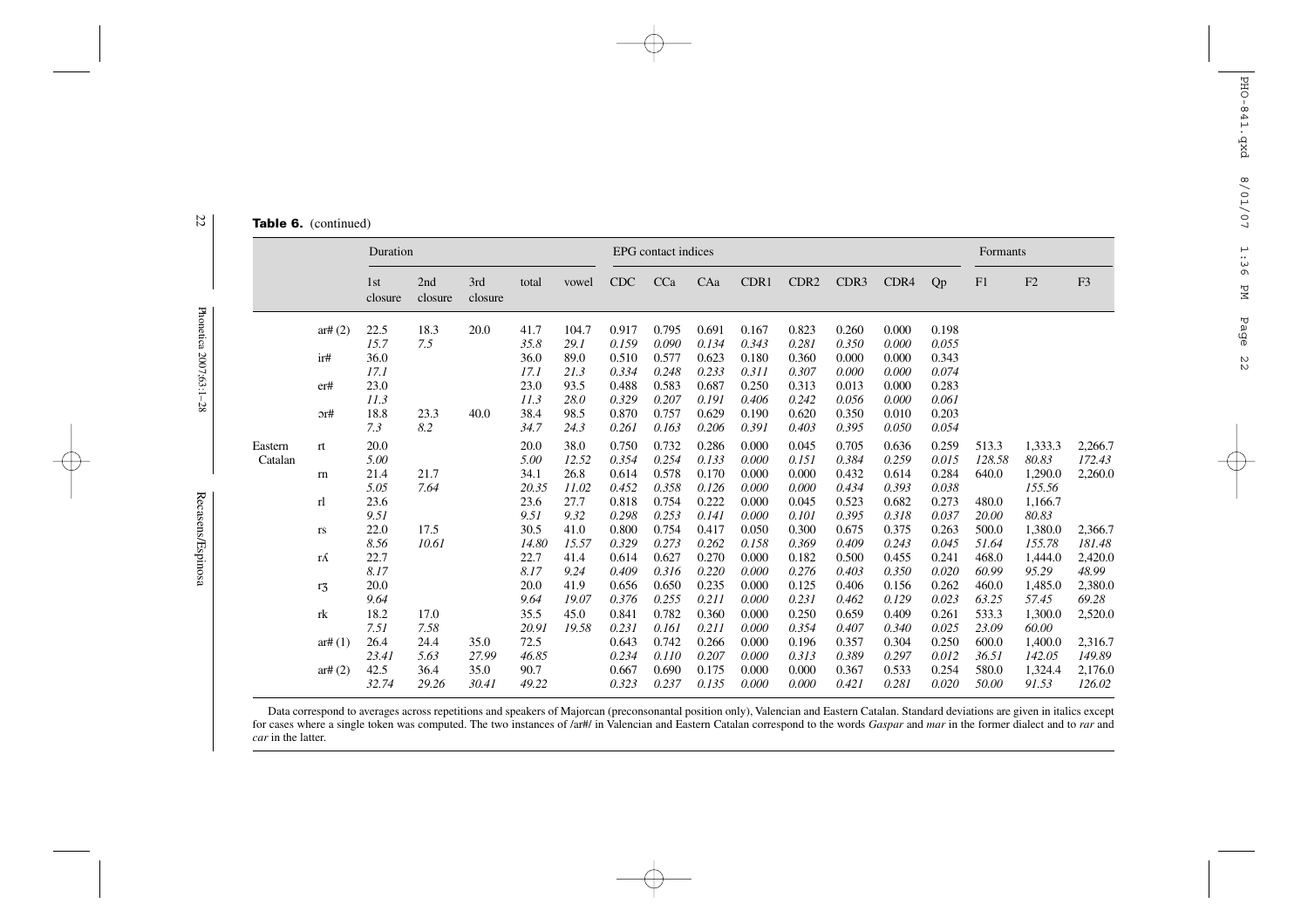There is more dorsopalatal contact for preconsonantal rhotics in Majorcan and Eastern Catalan than in Valencian, i.e. Qp values are above 0.2 for all clusters in the two former dialects and for only two clusters in the latter (table 6). Moreover, F2 is lower in Valencian (mean ranges are 1,283–1,607 Hz) than in Majorcan (1,239–1,755 Hz), and lowest in Eastern Catalan (1,167–1,485 Hz). F3 decreases in the progression Majorcan > Valencian, Eastern Catalan.

### 3.3.2 Utterance-Final Position

The Valencian speakers V.B., M.S. and V.G. produce the utterance-final rhotic with a single short contact, and thus as a tap, and always a vocal release (table 3). Speaker M.S. may also add some frication after the single contact: frication is the regular solution when the vowel preceding the rhotic is front  $(i, e)$  and vowel epenthesis when it is back (/a, ɔ/). Speaker J.M. always inserts an epenthetic vowel whether /r#/ exhibits one short contact (which may be nevertheless 90 ms long for *mar* and 60 ms long for *eixir*), or two short contacts in a single repetition of the words *Gaspar*, *mar* and *or*. According to the story data, his realizations of  $/r\#/$  may have a clear  $///$  quality with an F2 frequency about 1,500 Hz. Finally, speaker A.V. produces utterance-final rhotics with one contact in the bisyllabic oxytones *Gaspar* and *eixir* (*sincer* does not count since 'r' is elided systematically here) and with two or three contacts in the monosyllabic oxytones *or* and *mar*, and only adds an epenthetic vowel to the one-contact rhotic of the word *Gaspar*. As shown in table 6, the duration of Valencian /r#/ is comparable to that of an intervocalic tap, i.e. 21–42 ms for the entire rhotic and 19–36 ms for the first or only contact period. The vocalic element, on the other hand, is about 89–105 ms long, and somewhat longer after low vs. front vowels.

The scenario is different in Eastern Catalan where /r#/ is generally realized as a trill mostly with three (speaker D.R.) or one or two (J.P., J.S.) contacts, and no vocalic element. Consistently with dialect-dependent differences in the number of contacts, the rhotic is much longer than in Valencian (72–91 ms). Moreover, the duration of the first contact (26–42 ms) does not exceed that of the second and third contacts and is comparable to the duration of the first contact for Valencian /r#/.

Both dialects also differ regarding the voicing status of the utterance-final rhotic, which is fully voiced in Valencian and partly voiceless in Eastern Catalan as a general rule. In Valencian, one-contact and two-contact rhotics are voiced all through while three-contact rhotics for speaker A.V. may devoice the second and third contact periods. As for Eastern Catalan, devoicing may start out at the first or second contact for J.S., at the second contact for J.P. and at the second or third contact for speaker D.R., and last until the very end of the rhotic.

As shown by the EPG patterns of figure 5 and by data in table 6, constriction degree varies as a function of speaker, word and context. In Eastern Catalan, speakers D.R. and J.P. occlude completely or partially the alveolar zone while J.S. does not. Regarding Valencian, the degree of constriction is higher in the monosyllabic words *mar* and *or* (CDC is about 0.9 in this case) than in the bisyllables *Gaspar*, *eixir* and *sincer* (0.5–0.6). Some speakers usually show complete closure in all repetitions of *mar* and *or* and leave a central passage in *Gaspar*, while others exhibit complete or almost complete closure in practically all tokens of all three words. There appears to be also an effect of vowel quality since CDC values are especially low when /r#/ follows a front vowel (for *eixir* and *sincer* vs. *Gaspar*), and indeed all speakers except for J.M. produced practically all tokens of the rhotic in the two former words without closure.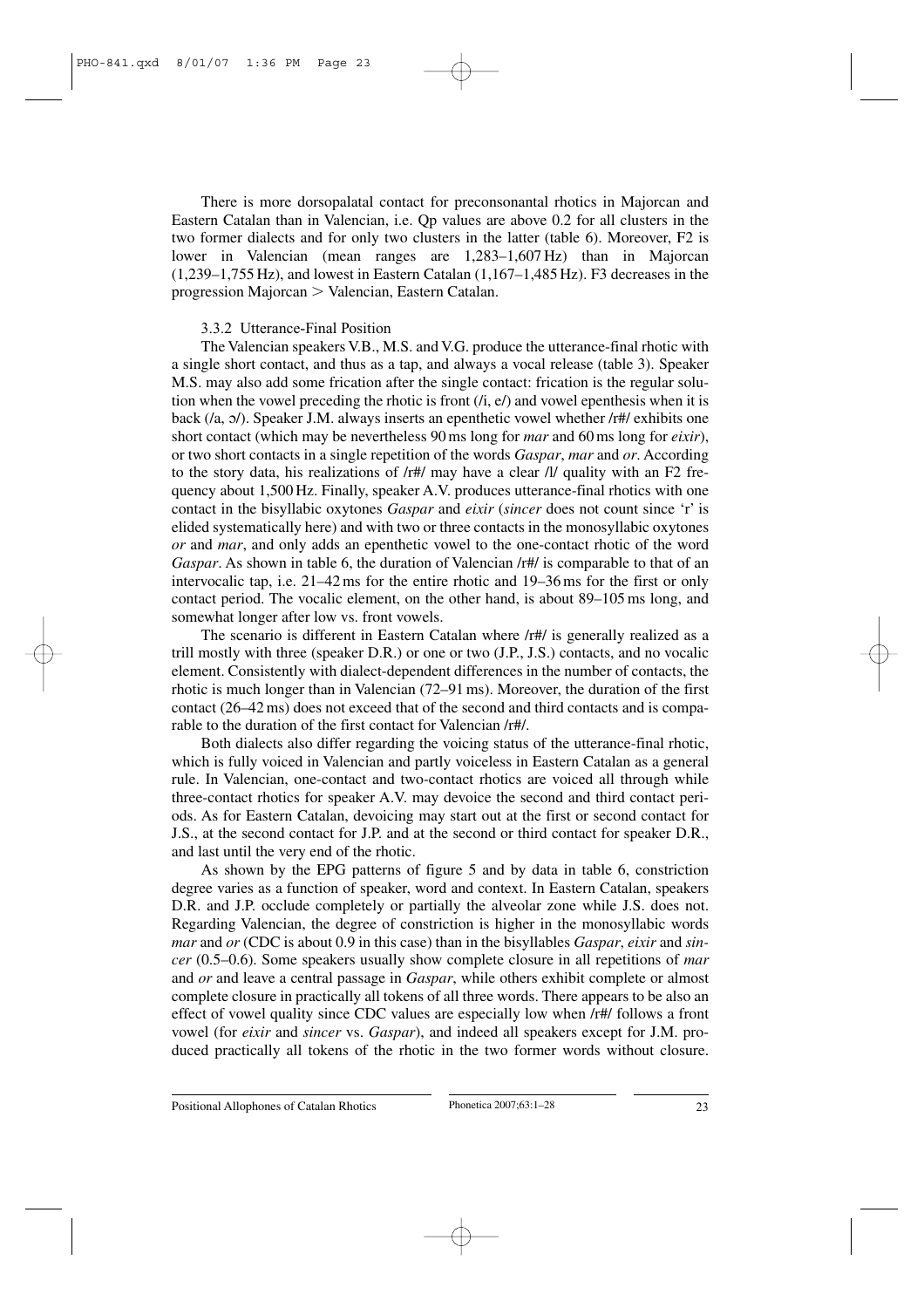

**Fig. 5.** Mean linguopalatal contact patterns for the utterance-final rhotic in the sequence /ar#/ in Eastern Catalan (word *car*) and in Valencian (word *mar*).

A comparison between CDC and CCa for  $\pi/$  and for intervocalic  $\pi/$  in similar contextual conditions, i.e. /ar#/-/aɾa/, /ir#, er#/-/eɾi/, and /ɔr#/-/wɾe/, reveals that the utterance-final rhotic is more constricted than the intervocalic one whether due to utterance-final strengthening, intervocalic weakening or other factors (tables 5, 6).

Dialect-dependent differences in place of articulation parallel those occurring in preconsonantal position, i.e. /r#/ is much more retracted in Eastern Catalan than in Valencian (mean CAa values in table 6 range between 0.17 and 0.27 in the former dialect and between 0.62 and 0.69 in the latter). Indeed, CDR values reveal that constriction location occurs at rows 3 and 4 in Eastern Catalan and at row 2 in Valencian. Qp values are also comparable to those for preconsonantal rhotics and thus, lower in Valencian.

### 3.3.3 Summary

Preconsonantal rhotics are produced with one voiced contact in Majorcan and Valencian, and have one or two contacts and may get devoiced in Eastern Catalan. Valencian realizations are shorter and more constricted than those in the other dialects, and trigger the insertion of longer vowels more often. Dialects also differ regarding constriction retraction (Eastern Catalan  $>$  Majorcan  $>$ Valencian), dorsopalatal contact degree (Majorcan, Eastern Catalan Valencian), F2 (Majorcan Valencian  $>$  Eastern Catalan), and F3 (Majorcan  $>$  Valencian, Eastern Catalan). These measures suggest that syllable-final rhotics are stronger in Eastern Catalan than in Majorcan and Valencian since they are longer and have more contacts, and perhaps stronger in Majorcan than in Valencian in line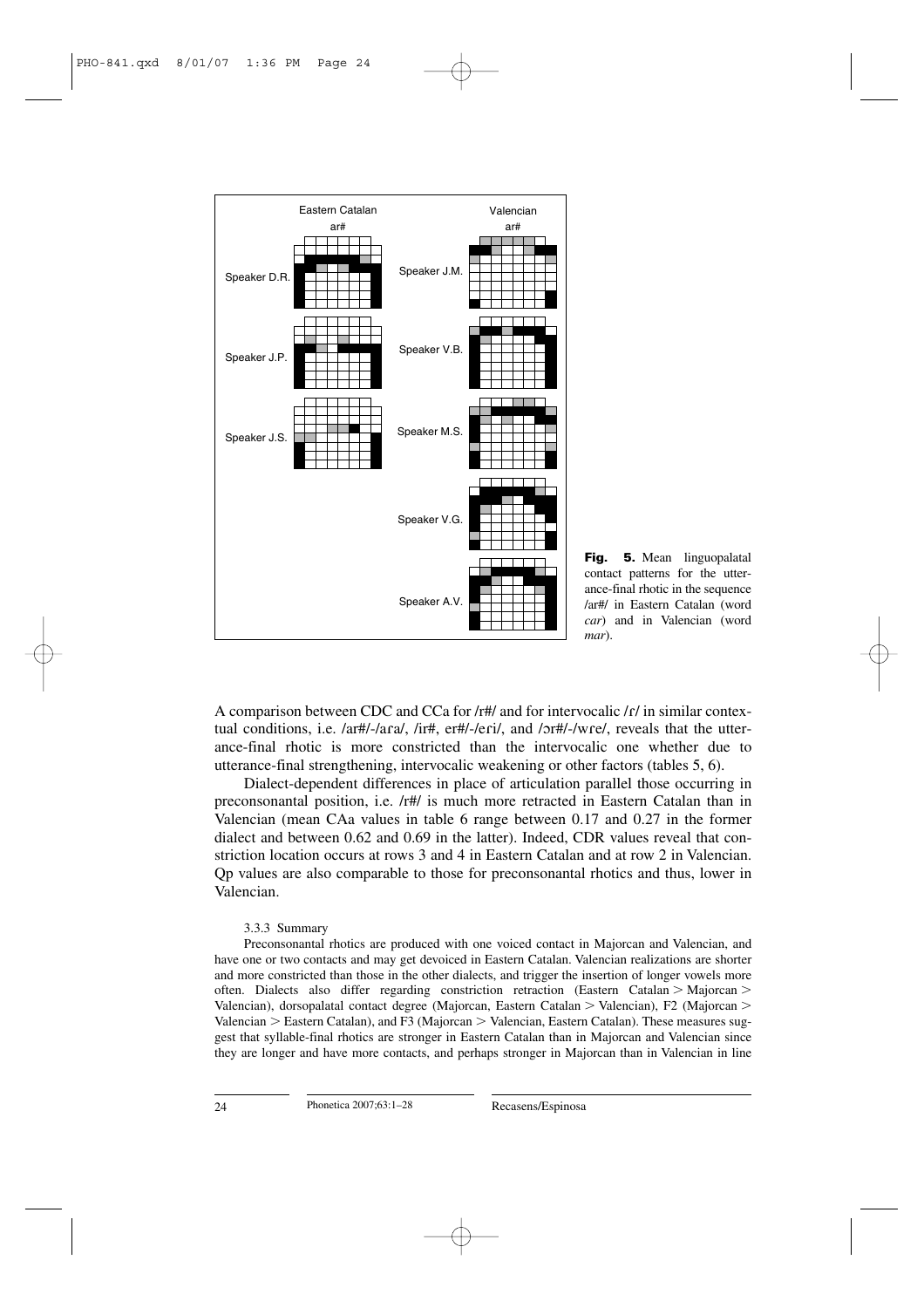with differences in duration between the two dialects. Moreover, presumably stronger realizations involve more constriction retraction and more tongue dorsum lowering and backing (as cued by F2 but not by Qp). Analogously to taps in /Cr/ clusters, variations in constriction degree proceed independently of duration, i.e. in spite of being so short, Valencian rhotics are highly constricted. Frication was found to accompany rhotics in dental stop clusters.

Utterance-final /r#/ is realized essentially through a single voiced contact in Valencian, which may be more constricted and more anterior than that for the intervocalic tap, and takes a long schwalike epenthetic vowel. Occasionally, it involves two voiced contacts, and the epenthetic vowel may be replaced by friction in front vowel sequences. Speaker A.V. is special in that he alternates voiced taps with an epenthetic vowel and voiced or devoiced trills without it. In Eastern Catalan,  $\pi$ *++* is realized as a voiced or devoiced trill with contact periods of similar duration or as a voiced tap, does not insert an epenthetic vowel after it, and is more retracted and exhibits some more palatal contact than  $\pi$ /r#/ in Valencian.

### **4 Discussion**

Articulatory and acoustic differences between taps and trills were found to hold invariantly across dialects, i.e. less dorsopalatal contact and a lower F2 for /r/ vs. /ɾ/, which is in support of tongue dorsum activity being a major articulatory attribute of highly constrained consonants such as alveolar trills and dark  $/H$ . Both consonant classes were not always differentiated by place of articulation, however: while the trill is more retracted than the tap in Eastern Catalan, no clear differences in alveolar constriction location occur in Valencian and Majorcan. Data for syllable-initial rhotics reveal the existence of dialect-dependent articulatory differences for each rhotic class. Trills show some preference for increasing the number of contacts in Valencian and for lengthening the first contact period in Majorcan, and Eastern Catalan trills are more retracted than trills in the other two dialects. Taps are longer and less anterior, and show more dorsopalatal contact, a higher F2 and a lower F1, in Majorcan than in Valencian. A lower F3 for taps and trills in Valencian than in Majorcan appears to be associated with a larger sublingual cavity and perhaps more apical realizations.

Dialects could also exhibit different principles of articulatory organization tied to syllable structure. Indeed, data reported in the present study suggest that there is a compensatory relationship between initial strengthening, and intervocalic weakening and the absence of syllable-final strengthening, for Valencian rhotics. Regarding the initial and intervocalic positions, it was found that, in comparison to Majorcan trills, Valencian trills exhibit a narrower constriction and a higher F2 in /#r/ and /Cr/ sequences, and a wider constriction, less dorsopalatal contact and a lower F2 in /VrV/ sequences. Also, in comparison to Majorcan taps, Valencian taps are more constricted in strong positions  $(\sqrt{Cr})$ , and shorter and less constricted in weak positions  $(\sqrt{Vr}V)$ . As to the syllable-final position, there is a clear trend for rhotics to be reinforced in Eastern Catalan such that they are often implemented as trills in this dialect and as taps in Valencian and Majorcan. This was mostly so for /r#/, which is generally produced with two or three contacts in the former dialect and with a single contact in the latter two. Moreover, in comparison to Valencian and Majorcan, final /r/ in Eastern Catalan was found to be produced with more place retraction, more tongue dorsum lowering and retraction (as cued by F2), and no vocalic release prepausally. Rhotic weakening in the intervocalic and syllable-final positions may be a reflection of a more general trend towards consonant weakening in Valencian, and could be associated with a principle of intersegmental timing organization according to which vowels become especially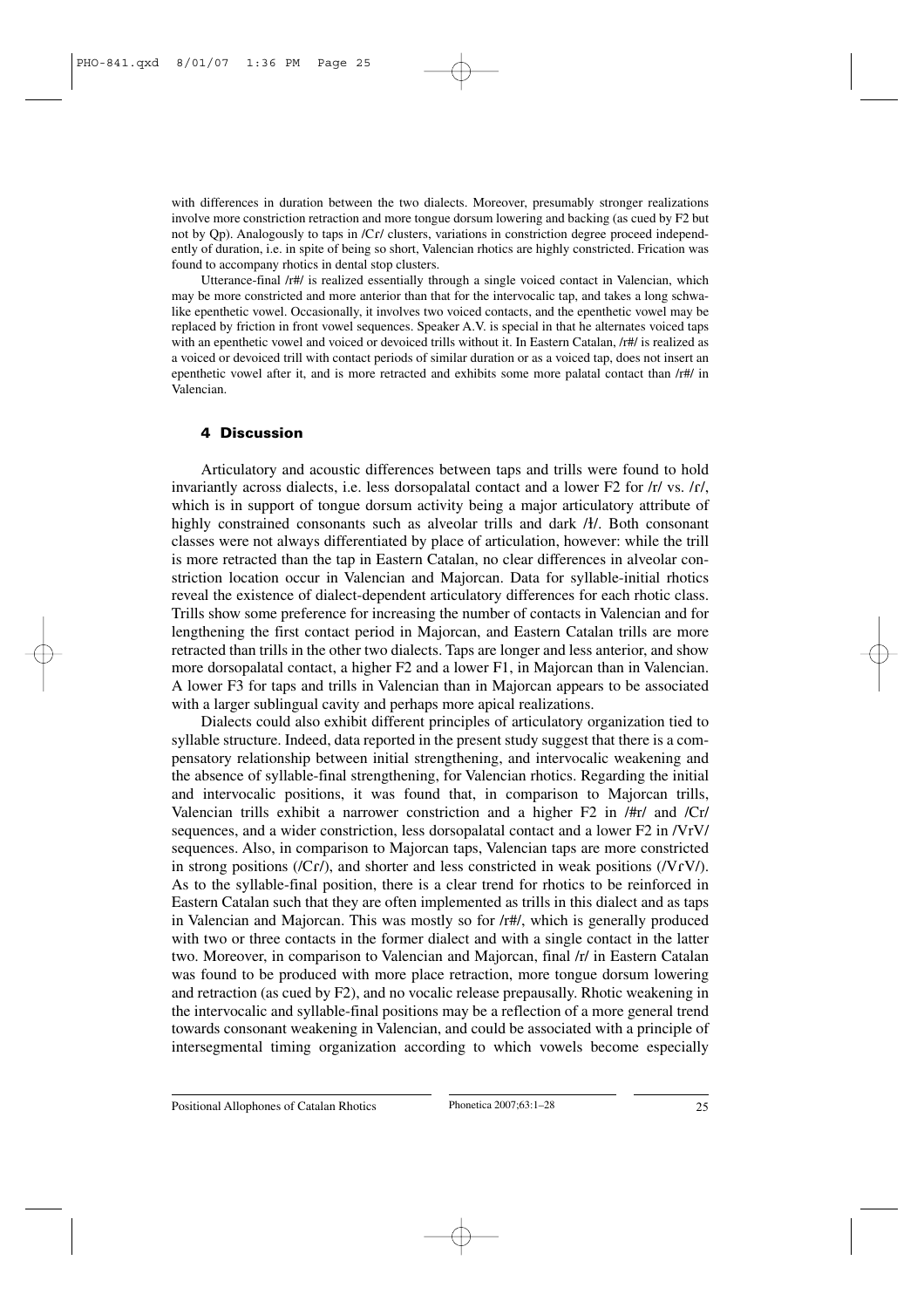salient vis-à-vis consonants in the nucleus-coda portion of the syllable [see Smith, 1995, for possible evidence in support of this organization principle for other languages].

Several position-dependent articulatory and acoustic characteristics for Valencian taps could be associated with the extremely short /ɾ/ duration in this dialect. Thus, little dorsopalatal contact, and a relatively low F2 and a high F1, for Valencian /ɾ/ could occur because a fast ballistic apical movement may not leave enough time for the tongue dorsum to reach the palate. Given that the tap is so short, much constriction narrowing in strong word and utterance positions could be accounted for assuming that speakers need to make sure that the consonant will be produced with a sufficient degree of central contact so as to prevent undershoot from occurring. This case reveals that shortening and articulatory reduction are not necessarily related for extremely short consonants.

In addition to dialectal differences, data reported in our study are also informative about general principles on rhotic production.

Evidence has been provided for initial and final rhotic reinforcement not being necessarily related to the number of contacts and being implemented through different production mechanisms. In comparison to the /Cr, VrV/ conditions, /#r/ exhibits quite often one long contact followed by a well-defined approximant phase or several contacts with a long first occlusion. It may be claimed that, while a long contact may be sufficient for a rhotic to sound like a trill utterance-initially, a postconsonantal trill is required to have two contacts presumably since the first contact is necessarily short in this case. Initial strengthening also accounts for the systematic presence of a complete closure (in /#r, Cr/ vs. /VrV/ sequences), and for more place retraction and a higher tongue body position presumably in order to facilitate the production of the long first contact period for the trill (in /#r/ vs. /VrV/ sequences). The strengthening of final rhotics, on the other hand, appears to be implemented through overall lingual retraction and lowering without necessarily an increase in the number of contacts.

Syllable-final rhotics are not in free variation. Instead, dialects favor one particular realization over another, and the alternation between taps and trills may be determined by context and other factors. Moreover, trills are often more reduced in syllable coda position than in syllable-initial position: in Eastern Catalan, strengthened syllable-final rhotics are more tap-like than syllable-initial trills in /Cr, VrV/ strings since the number of contacts may be one in the /rC/ and, less so, /r#/ conditions.

Position and context may account for other production events. Trills may devoice in line with favorable aerodynamic factors preventing vocal fold vibration from taking place in utterance-initial position (also because the lingual gesture for /#r/ undergoes much anticipation) as well as utterance-finally. Frication is associated with a burst occurring at the first contact period of trills in the /#r, Cr/ conditions. Both devoicing and frication may also occur next to a voiceless stop consonant in /Cɾ/ clusters followed by /i/, in /rC/ clusters such as /rt/, and in utterance-final taps after a front vowel. These realizations may be at the origin of fully assibilated rhotics [see evidence from Spanish dialects in Navarro Tomás, 1972]. Articulatory and aerodynamic factors may be adduced in order to explain why rhotics may not reach a complete occlusion in specific contextual environments, e.g. before /i/ and before a lingual fricative or other alveolars. Vowel epenthesis in /Cɾ, rC/ clusters is more prone to occur when the rhotic appears next to voiced vs. voiceless consonant and in /rC/ sequences with heterorganic consonants. Moreover, there appears to be an inverse relationship between the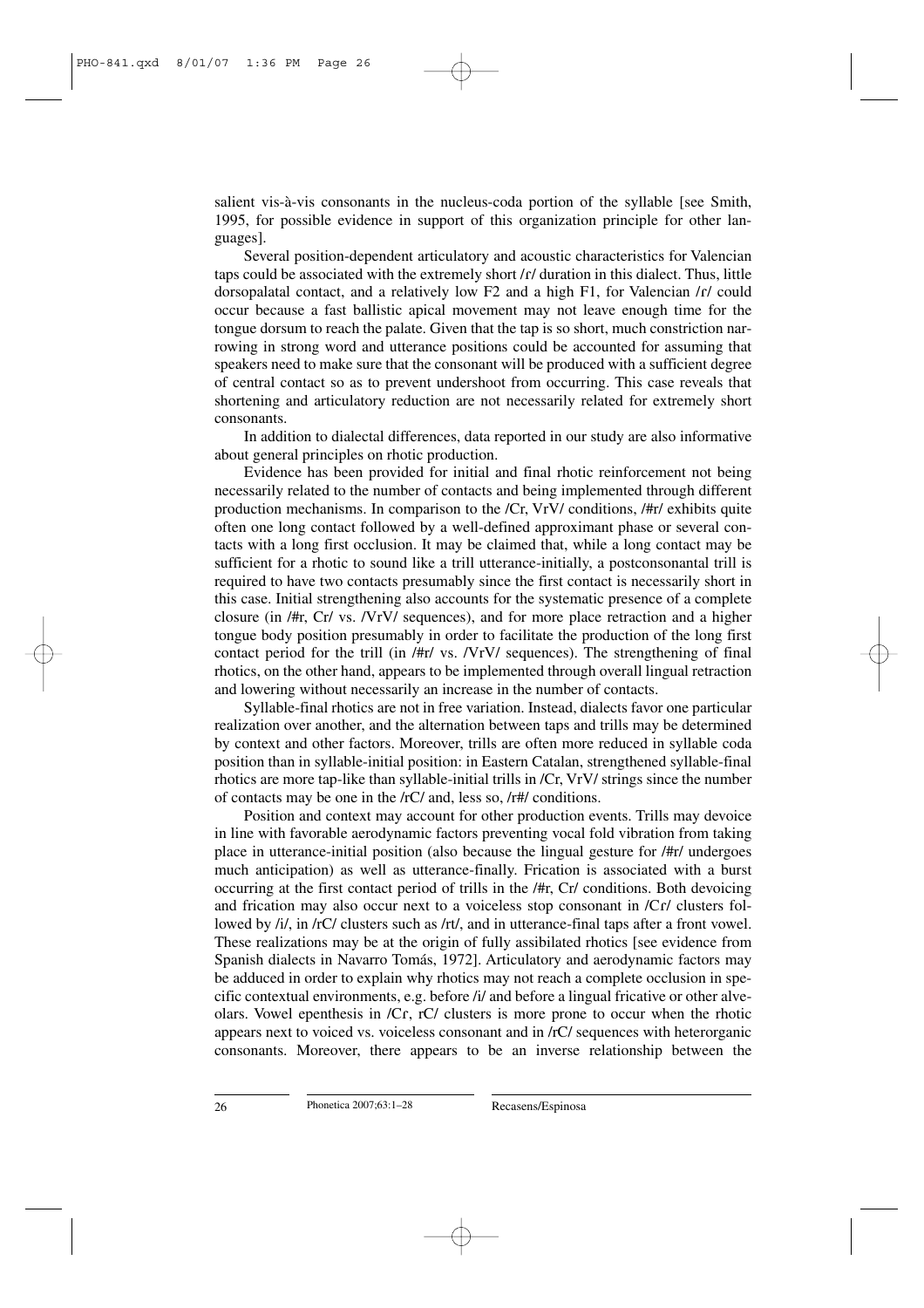frequency of occurrence and the duration of the epenthetic vowel, on the one hand, and rhotic duration, on the other hand, which makes sense if we assume that vowel duration should be conditioned by the speed of the tongue tip movement for the tap.

#### **Acknowledgments**

This research was funded by projects BFF2003-09453-C02-01 of the Ministry of Science and Technology of Spain and FEDER, and 2005SGR864 of the Generalitat de Catalunya. I would like to thank Joaquín Romero and Maria Josep Solé for comments, and Katerina Nicolaidis for information on Greek rhotics.

#### **References**

Baltazani, M.: Phonetic variability of Greek rhotic sounds. Phonetics and Phonology in Iberia, Universitat Autònoma de Barcelona, 2005.

Barnils, P.: Études de prononciations catalanes à l'aide du palais artificiel. Estudis Romànics *6:* 21–36 (1933).

Blecua, B.: Las vibrantes en español: manifestaciones acústicas y procesos fonéticos; doct. diss. Universitat Autònoma de Barcelona (2001).

Connell, B.: Describing taps. Progr. Rep. Oxford Phonet. *5:* 11–16 (1992).

Fernández, A.M.: Estudio electropalatográfico de la coarticulación vocálica en estructuras VCV en castellano; doct. diss. Universitat de Barcelona (2000).

Fontdevila, J.; Pallarès, M.D.; Recasens, D.: The contact index method of EPG data reduction. J. Phonet. *22:* 141–154 (1994).

Fougeron, C.; Keating, P.A.: Articulatory strengthening at edges of prosodic domains. J. acoust. Soc. Am. *101:* 3728–3740 (1997).

Gili Gaya, S.: La 'r' simple en la pronunciación española. Rev. Filol. esp. *8:* 271–280 (1921).

Hardcastle, W.J.; Jones, W.; Knight, C.; Trudgeon, A.; Calder, G.: New developments in electropalatography: a stateof the-art report. Clin. Ling. Phonet. *3:* 1–38 (1989).

Harris, J.W.: Spanish phonology (MIT Press, Cambridge 1969).

Ladefoged, P.; Maddieson, I.: The sounds of the world's languages (Blackwell, Oxford 1996).

Laver, J.: Principles of phonetics (Cambridge University Press, Cambridge 1993).

Lavoie, L.: Consonant strength: phonological patterns and phonetic manifestations (Garland, New York 2001). Lindau, M.: The story of /r/; in Fromkin, Phonetic linguistics: essays in honor of P. Ladefoged, pp. 157–167 (Academic Press, Orlando 1985).

Malmberg, B.: Études sur la phonétique de l'espagnol parlé en Argentine (Gleerup, Lund 1950).

Malmberg, B.: La R final en el español mejicano; in Estudios de fonética hispánica, pp. 79–83 (CSIC, Madrid 1965). McDonough, J.; Johnson, K.: Tamil liquids: an investigation into the basis of the contrast among five liquids in a dialect of Tamil. J. int. Phonet. Ass. *27:* 1–26 (1997).

McGowan, R.S.: Tongue tip-trills and vocal-tract wall compliance. J. acoust. Soc. Am. *91:* 2903–2910 (1992).

Narayanan, S.; Byrd, D.; Kaun A.: Geometry, kinematics, and acoustics of Tamil liquid consonants. J. acoust. Soc. Am. *106:* 1993–2007 (1999).

Navarro Tomás, T.: Manual de pronunciación española; 17th ed. (CSIC, Madrid 1972).

Navarro Tomás, T.: Áreas geográficas de consonantes finales; in Capítulos de geografía lingüística de la Península Ibérica, pp. 175–199 (Publicaciones del Instituto Caro y Cuervo, Bogotá 1975).

Navarro Tomás, T.: Diferencias de duración entre las consonantes españolas. Rev. Filol. esp. *5:* 367–393 (1918).

Navarro Tomás, T.: Las vibraciones de la rr española. Rev. Filol. esp. *3:* 166–168 (1916).

Nicolaidis, K.: An electropalatographic study of Greek spontaneous speech. J. int. Phonet. Ass. *31:* 67–86 (2001). Nieto-Castanon, A.; Guenther, F.H.; Perkell, J.S.; Curtin, H.D.: A modeling investigation of articulatory variability and acoustic stability during American English /r/ production. J. acoust. Soc. Am. *117:* 3196–3212 (2005).

Quilis, A.: Fonética acústica de la lengua española (Gredos, Madrid 1981).

Quilis, A.; Fernández, J.A.: Curso de fonética y fonología españolas (CSIC, Madrid 1972).

Raymond, M.; Parker, S.: Initial and medial geminate trills in Arop-Lokep. J. int. Phonet. Ass. *35:* 99–111 (2005).

Recasens, D.: Estudis de fonètica experimental del català oriental central (Publicacions de l'Abadia de Montserrat, Barcelona 1986)

Recasens, D.; Espinosa, A.: Articulatory, positional and coarticulatory characteristics for clear /l/ and dark /l/: evidence from two Catalan dialects. J. int. Phonet. Ass. *35:* 1–26 (2005).

Recasens, D.; Pallarès, M.D.: A study of /ɾ / and /r/ in the light of the 'DAC' coarticulation model. J. Phonet. *27:* 143–169 (1999).

Recasens, D.; Pallarès, M.D.: De la fonètica a la fonologia: les consonants i assimilacions consonàntiques del català (Ariel, Barcelona 2001).